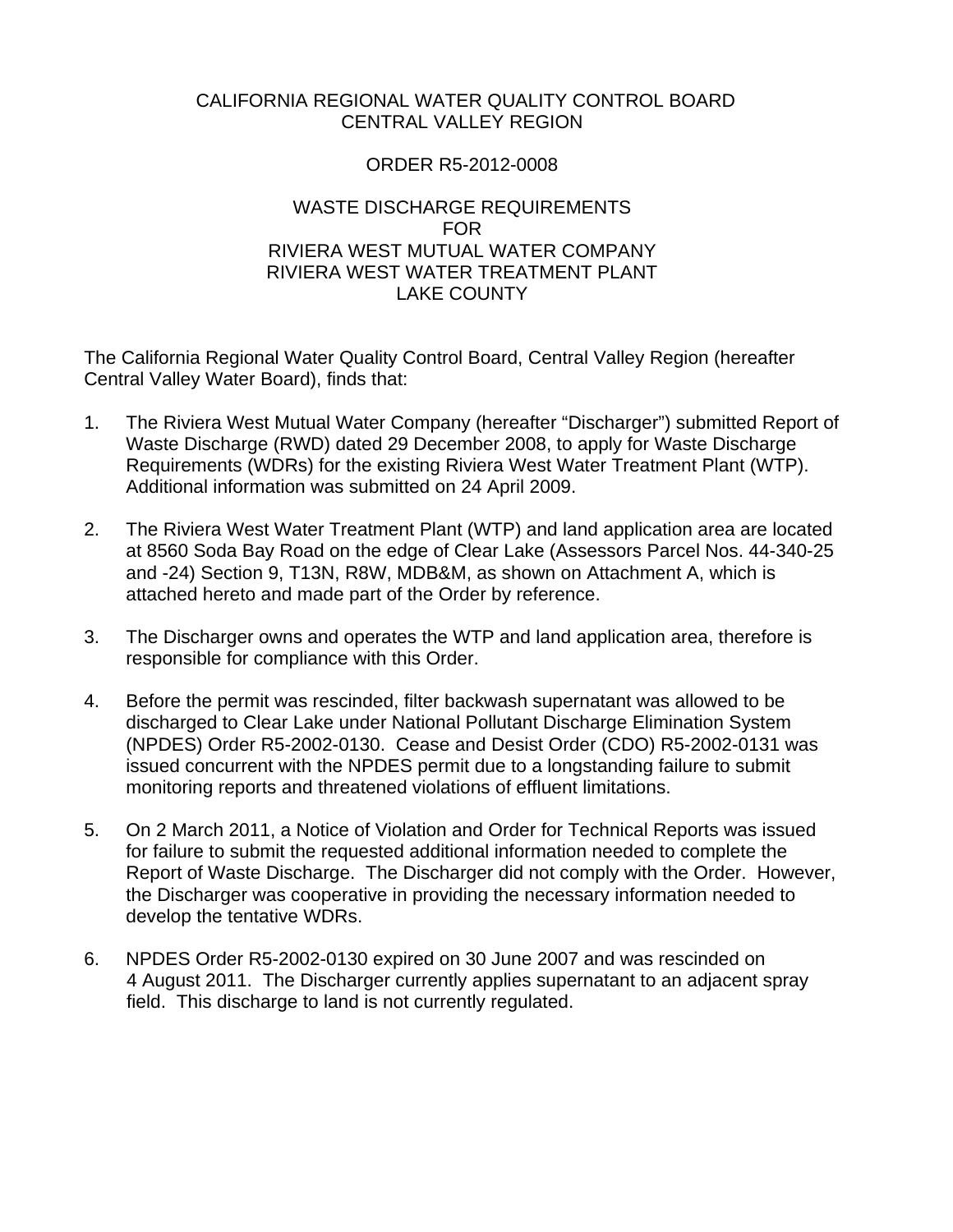#### **EXISTING FACILITY AND DISCHARGE**

- 7. Raw water from Clear Lake is pumped to the Riviera West WTP for treatment prior to distribution as potable water for the users of the Riviera West residential subdivision. The water treatment plant has been in operation since the 1970's.
- 8. The WTP provides treatment by coagulation, filtration, and chlorine disinfection. The WTP site plan is shown on Attachment B, which is attached hereto and made part of the Order by reference. Treated water is pumped to a storage tank for distribution. Solids that settle in the backwash tank are drained into the sludge holding tank. The sludge holding tank is pumped by a septic hauler for offsite disposal to a permitted facility.
- 9. Supernatant is decanted from the filter backwash tank and is land applied by sprinkler system to an adjacent two acre site, as shown in Attachment C, which is attached hereto and made part of the Order by reference.
- 10. The land application area (LAA) has a total area of approximately two acres and a net usable area of approximately 0.77 acres. The LAA is a hillside area that slopes to the north and northeast towards Clear Lake at a gradient of approximately 15 percent. It is covered by a moderately dense growth of native trees and grasses.
- 11. An existing gunite-lined drainage ditch is located along the northern property line of the LAA. The existing ditch conveys stormwater runoff from Soda Bay Road into a 36 inch pipe that drains into Clear Lake.
- 12. Monthly filter backwash water flow rates from 2008 are shown below. Approximately 5,000 gallons per day (gpd) of backwash water is generated. However, the Discharger states flow rates from 10,000 gpd to 15,000 gpd can occur during the summer months when more frequent backwashing takes place. The Discharger plans to irrigate with backwash water year round. During the summer months, when water usage is high, approximately 0.28 inches per day (in/day) of filter backwash water will be land-applied.

|           |                       | Filter Backwash Water Flow Rates |  |  |
|-----------|-----------------------|----------------------------------|--|--|
| Month     | Monthly Flow, gallons | Average Daily Flow, gpd          |  |  |
| January   | 101,000               | 3,258                            |  |  |
| February  | 82,000                | 2,828                            |  |  |
| March     | 81,000                | 2,613                            |  |  |
| April     | 104,000               | 3,467                            |  |  |
| May       | 185,000               | 5,968                            |  |  |
| June      | 157,000               | 5,233                            |  |  |
| July      | 212,000               | 6,839                            |  |  |
| August    | 206,000               | 6,645                            |  |  |
| September | 208,000               | 6,933                            |  |  |
| October   | 148,000               | 4,774                            |  |  |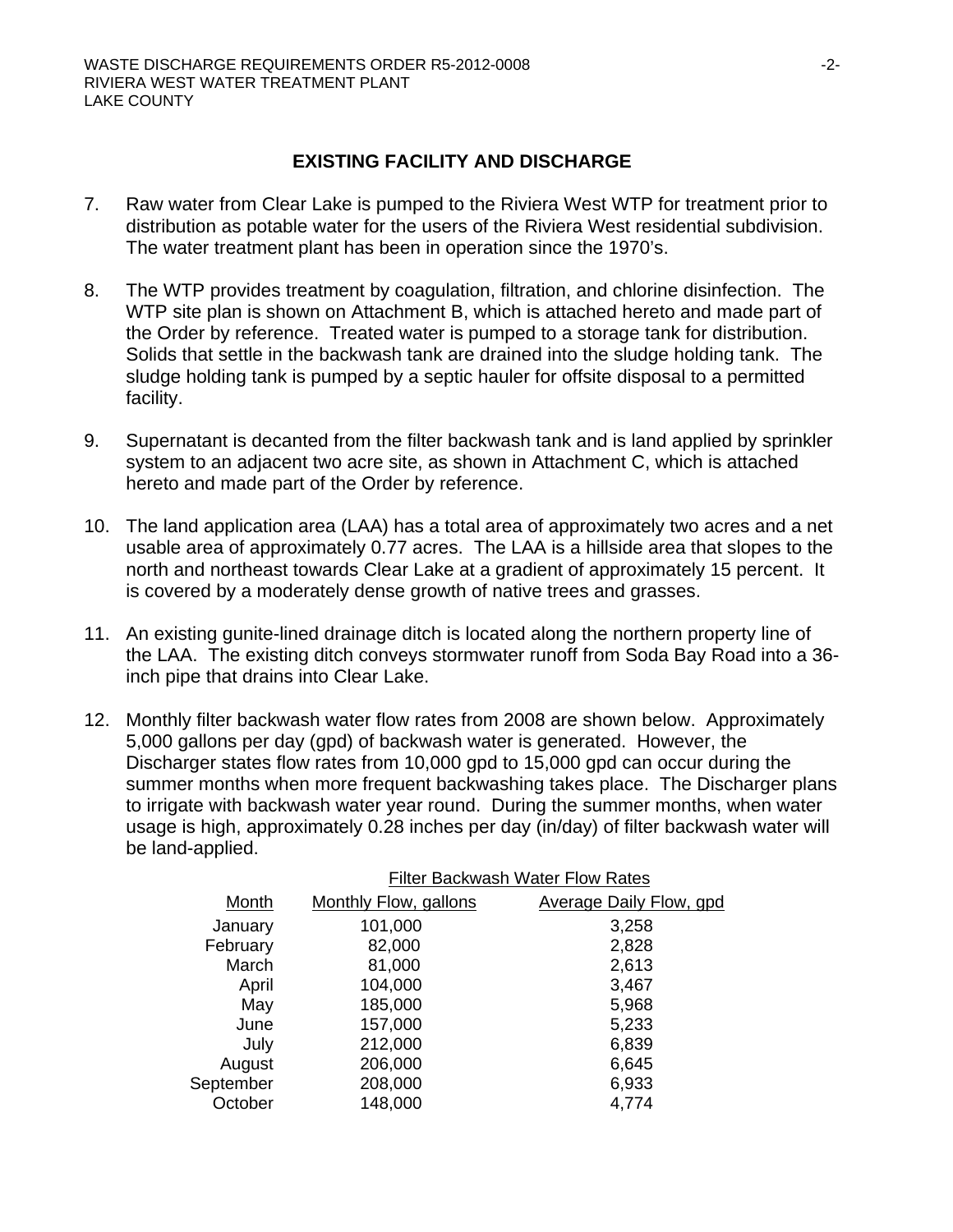|          | <b>Filter Backwash Water Flow Rates</b> |                                |  |
|----------|-----------------------------------------|--------------------------------|--|
| Month    | <b>Monthly Flow, gallons</b>            | <b>Average Daily Flow, gpd</b> |  |
| November | 105,000                                 | 3,500                          |  |
| December | 117,000                                 | 3,774                          |  |
|          | Average                                 | 4,653                          |  |

- 13. A geotechnical investigation, conducted within the LAA, indicated a soil infiltration rate of approximately 5.2 gpd/sq ft (8.3 in/day).
- 14. The following table summarizes raw and backwash water quality data from a single sampling event in January 2009.

|                               | Analytical Result (mg/L except as noted) |                |
|-------------------------------|------------------------------------------|----------------|
| Constituent                   | Raw Water                                | Backwash Water |
| Aluminum                      | < 0.050                                  | 0.24           |
| Arsenic                       | < 0.0020                                 | < 0.0020       |
| <b>Boron</b>                  | 1.4                                      | 1.4            |
| Cadmium                       | < 0.010                                  | < 0.010        |
| Calcium                       | 28                                       | 27             |
| Chromium                      | < 0.010                                  | < 0.010        |
| Copper                        | < 0.020                                  | < 0.020        |
| Iron                          | 0.11                                     | < 0.10         |
| Lead                          | < 0.0050                                 | < 0.0050       |
| Magnesium                     | 20                                       | 19             |
| Manganese                     | < 0.020                                  | 0.084          |
| Mercury                       | < 0.0010                                 | < 0.0010       |
| <b>Nickel</b>                 | < 0.010                                  | < 0.010        |
| Potassium                     | 2.6                                      | 2.8            |
| Silver                        | < 0.010                                  | < 0.010        |
| Sodium                        | 15                                       | 16             |
| Zinc                          | < 0.020                                  | 0.11           |
| <b>Total Alkalinity</b>       | 160                                      | 160            |
| <b>Total Hardness</b>         | 153                                      | 146            |
| pH, std limits                | 7.7                                      | 7.6            |
| <b>Total Phosphorus</b>       | < 0.10                                   | 0.22           |
| <b>Total Dissolved Solids</b> | 170                                      | 180            |
| <b>Total Suspended Solids</b> | 1.8                                      | 3.8            |
| <b>Nitrate</b>                | < 1.0                                    | < 1.0          |
| Phosphate                     | 0.7                                      | 1.0            |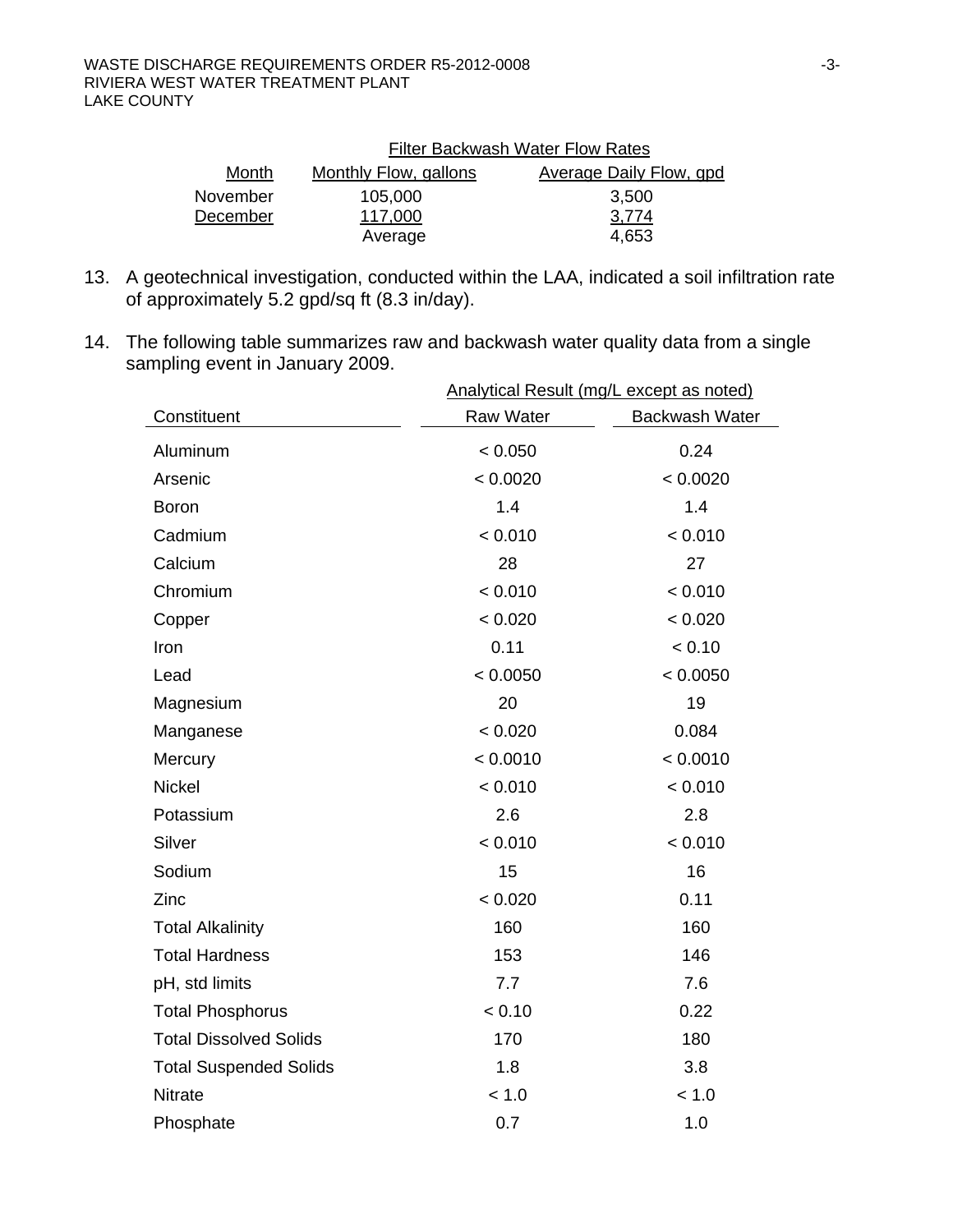#### WASTE DISCHARGE REQUIREMENTS ORDER R5-2012-0008  $-4$ -RIVIERA WEST WATER TREATMENT PLANT LAKE COUNTY

|                                        | Analytical Result (mg/L except as noted) |                |  |
|----------------------------------------|------------------------------------------|----------------|--|
| Constituent                            | <b>Raw Water</b>                         | Backwash Water |  |
| Chloride                               | 8                                        | 12             |  |
| Sulfate                                | 5.3                                      | 5.5            |  |
| Total Coliform Organisms,<br>MPN/100ml | 140                                      | ~< 1.0         |  |
| Total Trihalomethanes, µg/L            | ~< 0.5                                   | 25.4           |  |

- 15. The analytical results above indicate that both the raw and backwash water are fairly similar in quality, with the exception of slightly elevated levels of aluminum, manganese, zinc, phosphorus, chloride, and total trihalomethanes (THMs). The elevated minerals concentrations are likely associated with samples not being filtered prior to preservation.
- 16. The backwash water quality appears to be good quality, with most constituents below primary and secondary maximum contaminant levels (MCLs), with the exception of manganese. The manganese concentration in the backwash water was slightly higher than the secondary MCL limit of 0.05 mg/L. However, the treatment process does not add manganese, so it is likely naturally-occurring in the lake water.

#### **PROPOSED CHANGES TO FACILITY**

17. The Discharger stopped discharging directly to Clear Lake and converted to a land discharge without first submitting a Report of Waste Discharge. The following changes were proposed in the RWD that was eventually submitted, and were described in the Initial Study, but some were never completed.

Proposed changes to the Riviera West WTP are discussed below. A process flow diagram of the proposed treatment system is shown on Attachment D, which is attached hereto and made part of the Order by reference.

- a. A clarifier will be installed prior to the filters to remove sediment and enhance filter efficiency. In the interim, a 7-foot diameter by 7-foot high clarifier will be installed within the WTP area, as shown on Attachment B. A permanent 30-foot diameter by 18-foot high clarifier tank will be installed at the LAA property as shown on Attachment C.
- b. A cut-off ditch (tailwater system) will be installed to collect supernatant runoff from the LAA; re-circulate runoff back into the 45,000 gallon filter backwash tank; and prevent collection of supernatant/stormwater mixtures from entering the existing drainage ditch.

Supernatant runoff will collect in the cut-off ditch and gravity flow into a sump. Check dams will be located along the ditch path to control flow and sediment from entering the sump. During normal operation, the tailwater return gate valve will be open and supernatant runoff will gravity flow from the sump back to the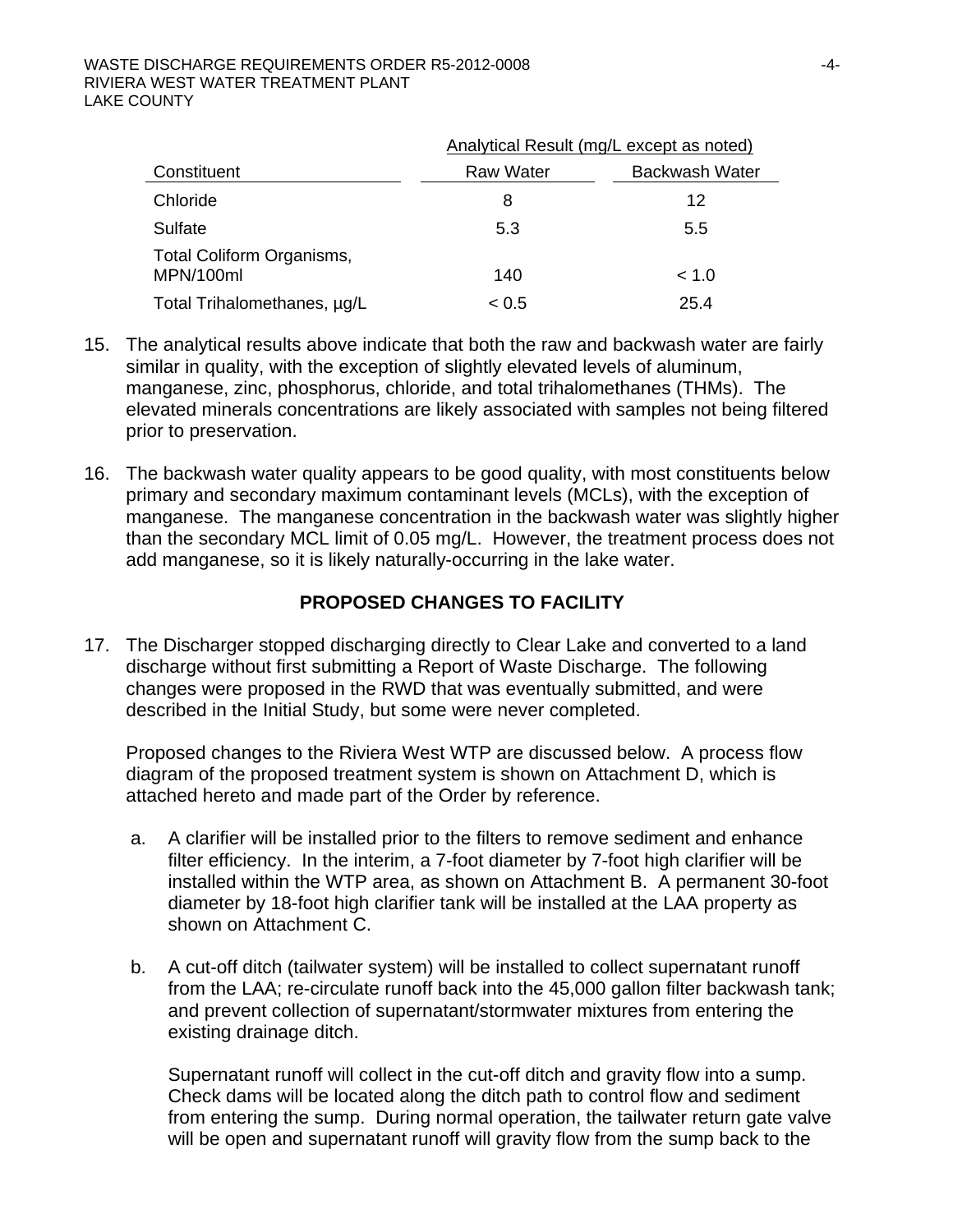filter backwash tank. To prevent sump overflows and supernatant discharge to surface waters, a high water level flow switch will be installed in the sump. When the flow switch is triggered, the backwash filter pump will shut off and discharge to the LAA will cease. During all other times, the tailwater return gate valve will be closed and stormwater that collects in the cut-off ditch will overflow onto the spillway and into the existing drainage ditch.

- 18. The cut-off ditch has not been constructed. Therefore, there is an ongoing threat of discharge to surface water. The Discharger is subject to the following conditions as specified in the Major Use Permit UP 09-14.
	- a. Prior to final grading permits, or a grading exemption, for the bio-swale (cut-off ditch), the permit holder shall obtain or show evidence of easements for the off-tract portions of the driveway that accesses the water plant.

The easement issue involves private land that is not part of the subdivision and may require legal action for resolution. Until the easement is recorded, the Discharger will not be able to obtain the required local permits. Therefore, it is appropriate for this Order to include a compliance schedule and allow one year for resolution to ensure that these improvements will be completed. However, this Order prohibits the discharge of waste to surface waters. The Discharger must submit an *Interim Compliance Plan* specifying in detail how such discharges will be prevented until the facility improvements are complete.

Frequent rain events are typical during the winter months in Lake County. The Discharger proposes to apply supernatant backwash water year round. This Order allows the discharge (combined precipitation and applied supernatant) to the LAA not to exceed a maximum of two inches per day (in/day). The soil capacity is approximately 8.3 in/day and the prohibition will provide a safety factor of greater than four. In addition, the *Interim Compliance Plan* must also specify how the Discharger will comply with this requirement.

#### **SITE-SPECIFIC CONDITIONS**

- 19. The Riviera West Mutual WTP is located on the west shore of Clear Lake, north of Konocti Bay. The LAA is adjacent to and north of the treatment plant access road, Soda Bay Road, and west of the WTP.
- 20. Based on soil mapping by the U.S Department of Agriculture, Natural Resources Conservation Service Web Soil Survey, soils throughout the site consist of the following:
	- a. Relatively shallow, gently sloping, well-drained soils formed from volcanic ash.
	- b. The surface layer is a loam about 26 inches thick over gravelly clay loam that extends to weathered volcanic bedrock at a depth of about 63 inches.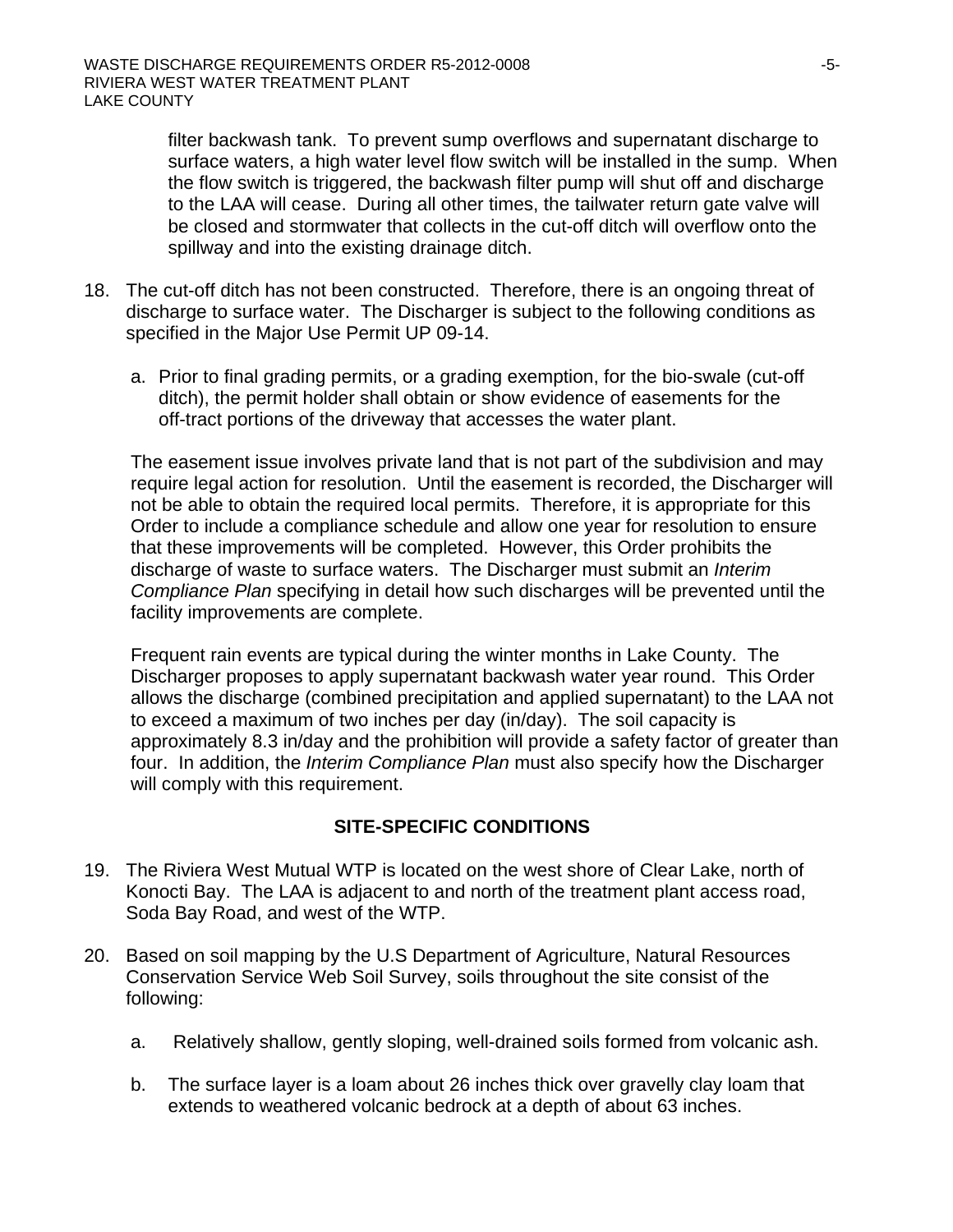- c. Soil permeability is moderately high, runoff is moderately slow, and the hazard of erosion is slight.
- 21. Two test soil borings within the LAA were drilled during the geotechnical investigation conducted in February 2009. Surface soils encountered in the borings consist of clayey sands with gravel within the upper 5 to 12 feet, underlain by silty sand with gravel. Groundwater was not encountered in any of the test borings, which were advanced to depths of approximately 30 feet, where refusal occurred.
- 22. The WTP site is not located within the 100-year flood zone.
- 23. Based on the Department of Water Resource rainfall data for the Kelseyville Station No. A80 4488 00, the average annual precipitation near the facility is approximately 25.79 inches. The 100-year return period precipitation is approximately 46.72 inches. The reference evapotranspiration rate for the inland San Francisco Bay Area (Lake County) is approximately 49.4 inches.

### **GROUNDWATER CONSIDERATIONS**

- 24. The LAA is sloped, ranging in elevations approximately 1,400 to 1,490 feet. Clear Lake has an approximate elevation of 1,329 feet. Based on information provided in the RWD, the groundwater table is at or slightly above lake level.
- 25. Based on topography and subsurface conditions, the local direction of shallow groundwater flow is likely eastward towards the lake.
- 26. The RWD did not provide data to characterize groundwater quality near or at the WTP site. However, based on subsurface conditions and proximity of the WTP to the lake, it is reasonable to expect that shallow groundwater quality is very similar to that of the lake.

# **BASIN PLAN, BENEFICIAL USES, AND REGULATORY CONSIDERATIONS**

- 27. The *Water Quality Control Plan for the Sacramento River and San Joaquin River Basins,* Fourth Edition, revised October 2011 (hereafter Basin Plan) designates beneficial uses, establishes water quality objectives, contains implementation plans and policies for protecting waters of the basin, and incorporates by reference plans and policies adopted by the State Board. Pursuant to Water Code section 13263(a), waste discharge requirements must implement the Basin Plan.
- 28. Surface water drainage is to Clear Lake. The beneficial uses of Clear Lake are municipal and domestic supply; agricultural supply; water contact recreation; non-contact water recreation; warm freshwater habitat; spawning reproduction and/or early development; wildlife habitat; and commercial and sport fishing.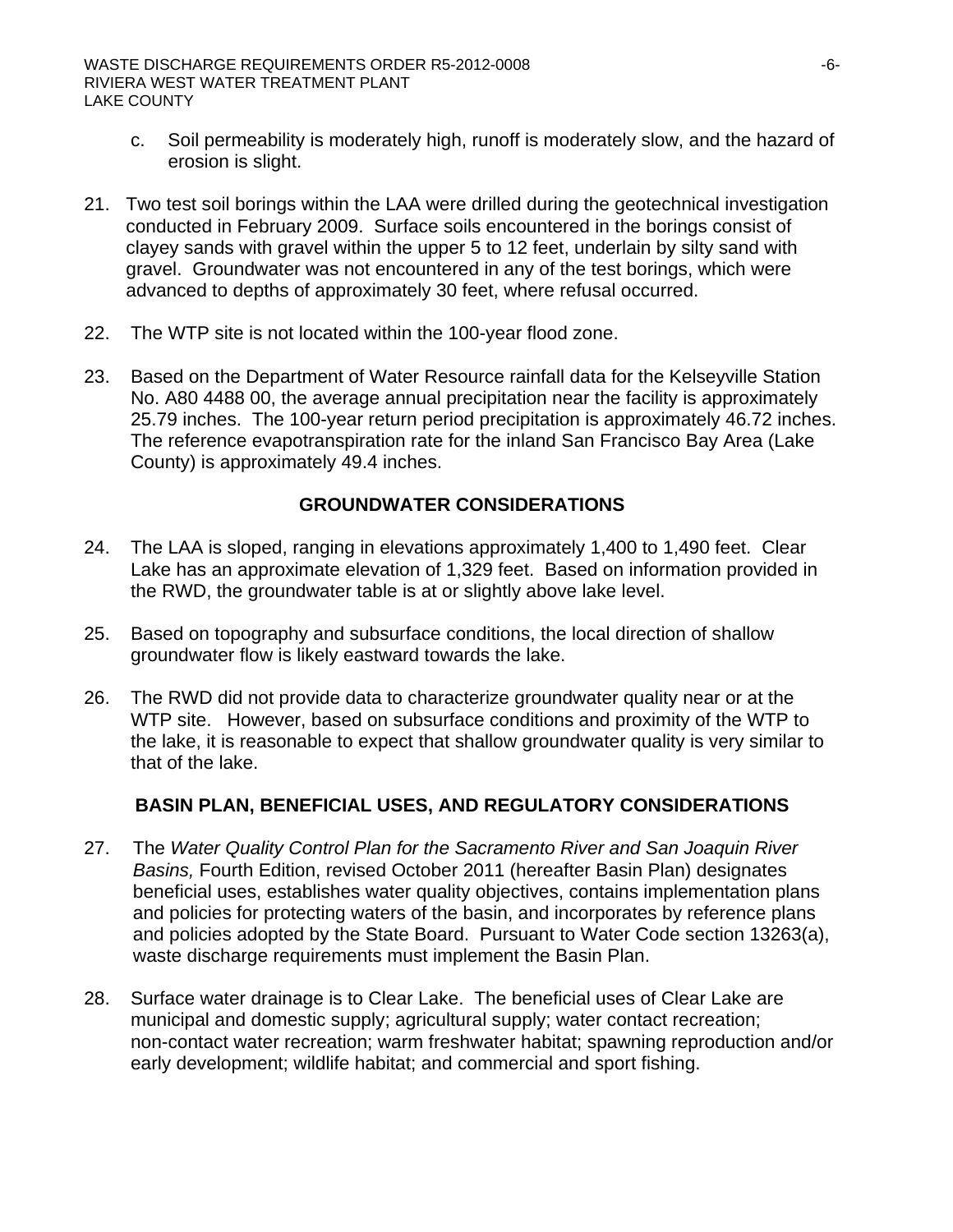- 29. The beneficial uses of underlying groundwater are municipal and domestic water supply, agricultural supply, and industrial supply.
- 30. The Basin Plan establishes narrative water quality objectives for chemical constituents, tastes and odors, and toxicity in groundwater. It also sets forth a numeric objective for total coliform organisms.
- 31. The Basin Plan's narrative water quality objectives for chemical constituents, at a minimum, require waters designated as domestic or municipal supply to meet the MCLs specified in Title 22. The Basin Plan recognizes that the Central Valley Water Board may apply limits more stringent than MCLs to ensure that waters do not contain chemical constituents in concentrations that adversely affect beneficial uses.
- 32. In summary, the narrative toxicity objective requires that groundwater be maintained free of toxic substances in concentrations that produce detrimental physiological responses in human, animal, plant, or aquatic life associated with designated beneficial uses. Quantifying a narrative water quality objective requires a site-specific evaluation of those constituents that have the potential to impact water quality and beneficial uses.
- 33. The Basin Plan's numeric water quality objective for bacteria requires that the most probable number (MPN) of coliform organisms over any seven-day period shall be less than 2.2 per 100 mL in MUN groundwater. The applicability of this objective to groundwater designated as MUN has been affirmed by State Water Board Order WQO-2003-0014 and by subsequent decisions of the Sacramento County Superior Court and California Court of Appeal, 3<sup>rd</sup> Appellate District.

#### **ANTIDEGRADATION ANALYSIS**

- 34. State Water Board Resolution 68-16 ("Policy with Respect to Maintaining High Quality Waters of the State") (hereafter Resolution 68-16) prohibits degradation of groundwater unless it has been shown that:
	- a. The degradation is consistent with the maximum benefit to the people of the State.
	- b. The degradation will not unreasonably affect present and anticipated future beneficial uses.
	- c. The degradation does not result in water quality less than that prescribed in state and regional policies, including violation of one or more water quality objectives, and
	- d. The Discharger employs best practicable treatment or control (BPTC) to minimize degradation.
- 35. Based on the RWD, raw water extracted from Clear Lake and the filter backwash supernatant are similar in quality; both are good quality water with most waste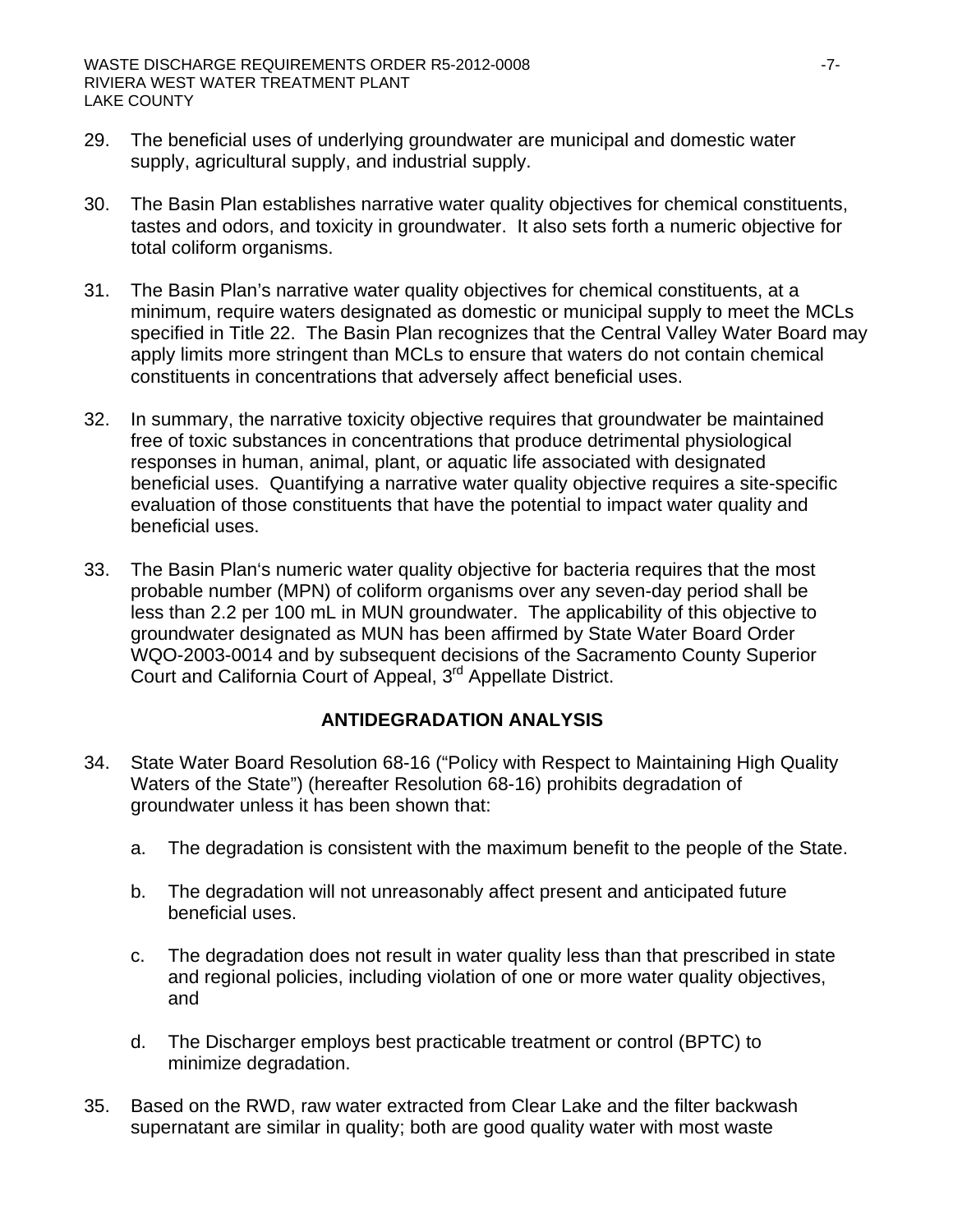constituents not exceeding primary and/or secondary MCLs. Therefore, the land application of backwash supernatant is unlikely to impact groundwater quality.

- 36. Degradation of groundwater by some of the typical waste constituents associated with discharges from a municipal water treatment facility is consistent with the maximum benefit to the people of the State. The technology, energy, and waste management advantages of municipal utility service far exceed any benefits derived from reliance on numerous, individual domestic wells, and the impact on water quality will be substantially less. When allowed, the degree of degradation permitted depends upon many factors (i.e., background water quality, the waste constituent, the beneficial uses and most stringent water quality objective, source control measures, and waste constituent treatability).
- 37. Constituents of concern that have the potential to degrade groundwater include salts (primarily TDS), nutrients and THMs, as discussed below:
	- a. Compared to the lake water TDS concentration of 170 mg/L, the filter backwash supernatant TDS concentration is similar (approximately 180 mg/L). TDS effluent quality is expected to remain the same despite the installation of a clarifier. Therefore, the discharge is not likely to degrade groundwater quality due to increased salinity, and a TDS effluent limit is not required to protect groundwater quality.
	- b. For nutrients such as nitrate, the potential for unreasonable degradation depends not only on the quality of the treated effluent, but the ability of the vadose zone below the land application area to provide an environment conducive to nitrification and denitrification to convert the effluent nitrogen to nitrate and the nitrate to nitrogen gas before it reaches the water table. Both the lake water and the backwash supernatant nitrate (as nitrogen) concentration are less than 1.0 mg/L. Therefore, the discharge is not likely to degrade groundwater quality due to increased nitrate, and a nitrate effluent limit is not required to protect groundwater quality.
	- c. Compared to the lake water THMs concentration of less than 0.5 mg/L, the filter backwash supernatant THMs concentration is elevated at approximately 25.41 mg/L. The supernatant will be applied by sprinkler irrigation and it is likely that most of the THMs will volatilize before the water percolates into the ground. In addition, THMs found in the supernatant do not exceed applicable primary and secondary MCLs. Therefore, the discharge is not likely to degrade groundwater quality due to increased THMs, and a THMs effluent limit is not required to protect groundwater quality.
- 38. The WTP provides treatment and control of the discharge that incorporates:
	- a. Technology for treatment to drinking water standards;
	- b. Approximately 0.77 net acres of land application area available for the application of filter backwash supernatant; and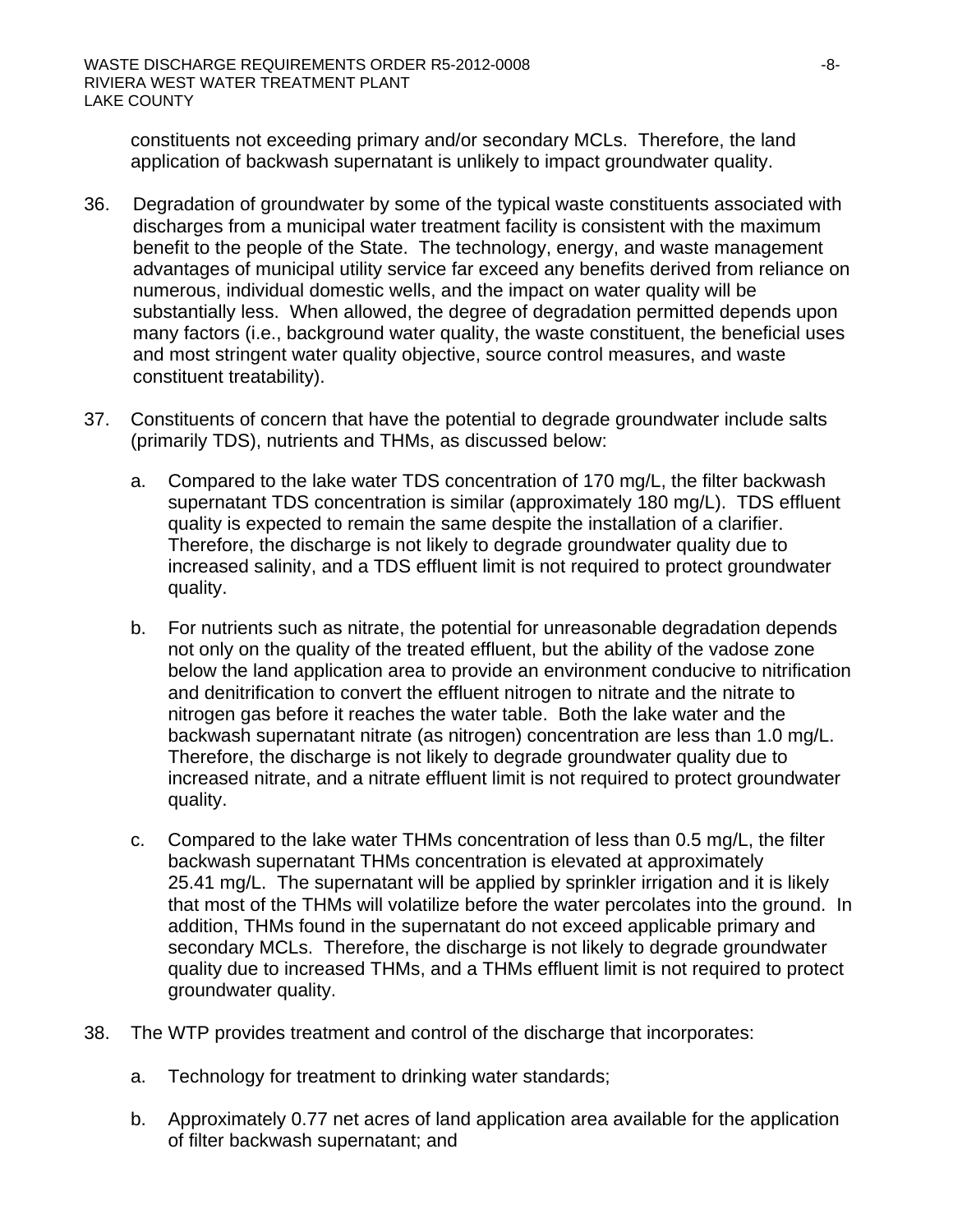- c. A tailwater system to collect and re-circulate supernatant runoff back into the backwash tank, and prevent the discharge of supernatant/stormwater mixtures to surface waters.
- 39. At this time, there is no reason to believe that additional control measures are needed to achieve the highest water quality consistent with the maximum benefit to the people of the State. The discharge poses little threat to groundwater quality based on the following:
	- a. Character of the raw water treated at the WTP,
	- b. Nature of the treatment processes,
	- c. Character of the filter backwash supernatant, and
	- d. Depth to underlying groundwater beneath the LAA.
- 40. Although this Order does not require groundwater monitoring, it does include requirements for monitoring the raw water, supernatant discharge, and land application area. If the results of monitoring reveal a previously undetected threat to water quality or indicate a change in waste character such that the discharge poses a threat to water quality, the Executive Officer may require groundwater monitoring and/or the Central Valley Water Board may reopen this Order to reconsider groundwater limitations and other requirements to comply with Resolution 68-16. Accordingly, the discharge is consistent with the antidegradation provisions of Resolution 68-16.

#### **OTHER REGULATORY CONSIDERATIONS**

41. Water Code section 13267(b) provides that:

In conducting an investigation specified in subdivision (a), the regional board may require that any person who has discharged, discharges, or is suspected of having discharged or discharging, or who proposes to discharge waste within its region… shall furnish, under penalty of perjury, technical or monitoring program reports which the regional board requires. The burden, including costs, of these reports shall bear a reasonable relationship to the need for the report and the benefits to be obtained from the reports. In requiring those reports, the regional board shall provide the person with a written explanation with regard to the need for the reports, and shall identify the evidence that supports requiring that person to provide the reports.

The technical reports required by this Order and the attached Monitoring and Reporting Program R5-2012-0008 are necessary to assure compliance with these waste discharge requirements. The Discharger operates the facility that discharges the waste subject to this Order.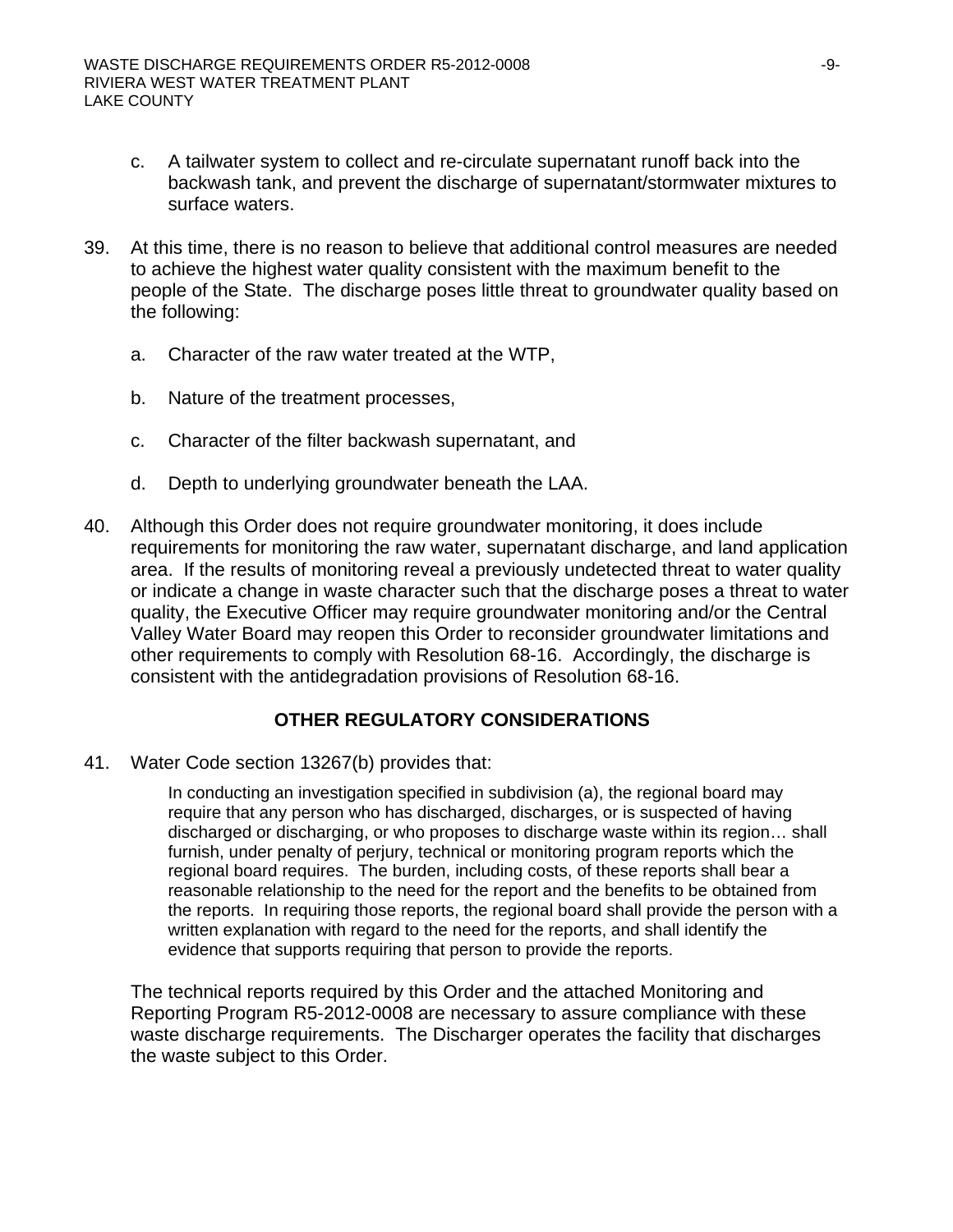- 42. On 21 December 2010, the Lake County Community Development Department adopted a Mitigated Negative Declaration of Environmental Impact (MND) for the conversion from surface water discharge to land discharge and the water treatment plant improvements pursuant to the requirements of the California Environmental Quality Act (Pub. Resources Code, § 21000 et seq.)("CEQA"). Mitigation measures to prevent potentially significant impacts to water quality identified in the MND were the following:
	- a. Incorporate best management practices to the maximum extent practicable to prevent or reduce discharge of all construction or post construction pollutants in the County storm drainage system.
	- b. A vegetative cover and/or organic materials shall be maintained within the sprinkler spray field to ensure that soil erosion is minimized for the life of the project.
	- c. The Discharger shall comply with all requirements of the California Regional Water Quality Control Board to achieve and maintain compliance with their regulations and meet their waste discharge requirements.

The Central Valley Water Board finds that these mitigation measures, which are incorporated into this Order as discharge requirements, are adequate to reduce water quality impacts to less than significant.

- 43. In addition, this action to adopt waste discharge requirements for this existing facility is exempt from CEQA in accordance with California Code of Regulations, title 14, section 15301.
- 44. The California Code of Regulations, title 27 ("Title 27") contains regulatory requirements for the treatment, storage, processing, and disposal of solid waste. However, Title 27 exempts certain activities from its provisions. Discharges regulated by this Order are exempt from Title 27 pursuant to provisions that exempt wastewater discharges. This exemption, found at Title 27, section 20090(b), is described below:

(b) Wastewater – Discharges of wastewater to land, including but not limited to evaporation ponds, percolation ponds, or subsurface leachfields, if the following conditions are met:

(1) The applicable regional water quality control board has issued WDRs, or waived such issuance;

(2) The discharge is in compliance with the applicable water quality control plan; and

(3) The wastewater does not need to be managed … as a hazardous waste.

45. The discharge authorized herein is exempt from the requirements of Title 27 because: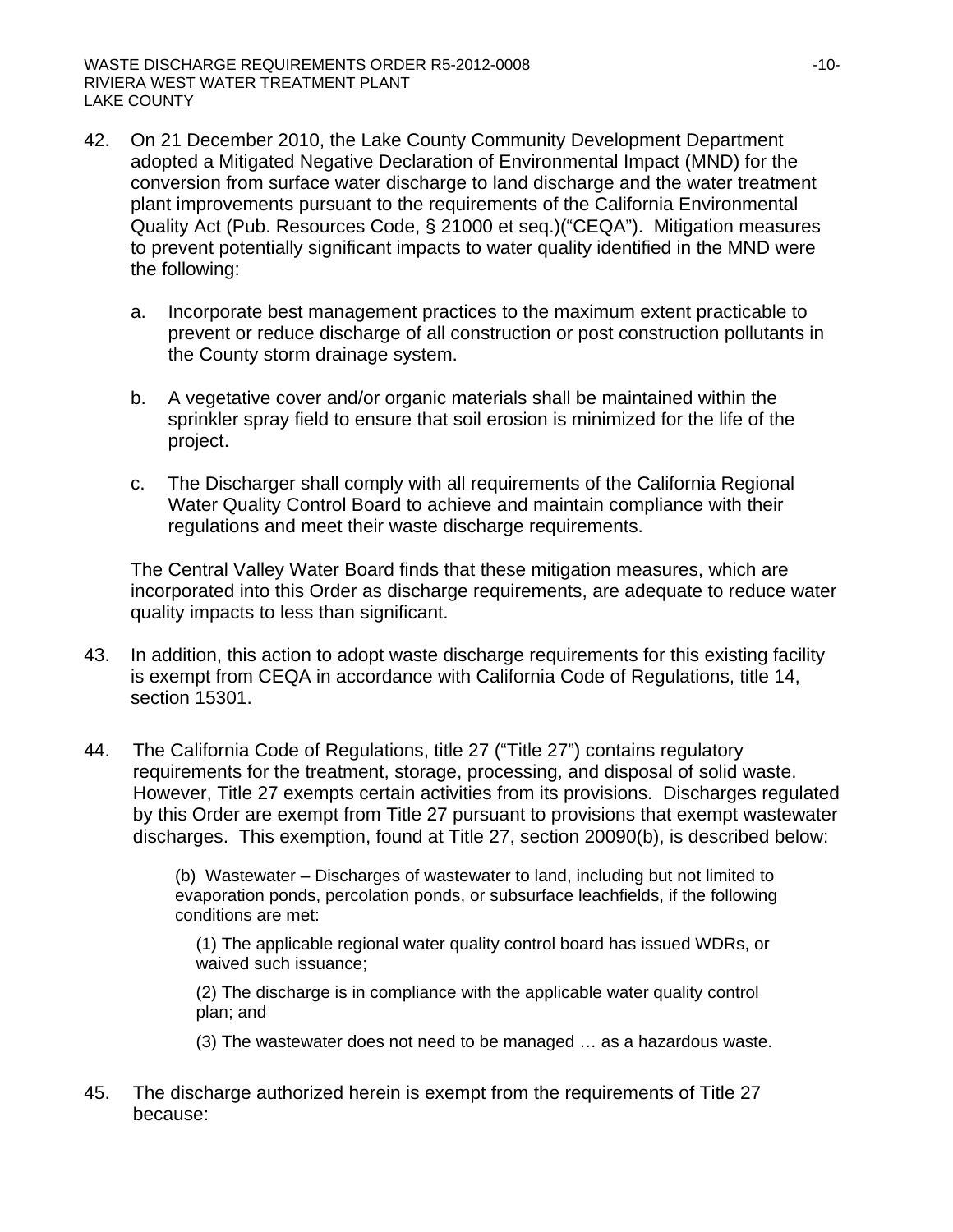- The Central Valley Water Board is issuing WDRs.
- **The discharge is in compliance with the Basin Plan, and;**
- The wastewater discharged to the LAA does not need to be managed as hazardous waste.
- 46. State regulations that prescribe procedures for detecting and characterizing the impact of waste constituents from waste management units on groundwater are found in Title 27. While the WTP is exempt from Title 27, the data analysis methods of Title 27 may be appropriate for determining whether the discharge complies with the terms for protection of groundwater specified in this Order.
- 47. Pursuant to Water Code section 13263(g), discharge is a privilege, not a right, and adoption of this Order does not create a vested right to continue the discharge.

### **PUBLIC NOTICE**

- 48. All of the above and details in the attached Information Sheet, which is incorporated by reference herein, were considered in establishing the following conditions of discharge.
- 49. The Discharger and interested agencies and persons have been notified of the intent to prescribe waste discharge requirements for this discharge, and they have been provided an opportunity for a public hearing and an opportunity to submit their written views and recommendations.
- 50. All comments pertaining to the discharge were heard and considered in a public meeting.

**IT IS HEREBY ORDERED** that, pursuant to Water Code sections 13263 and 13267, the Riviera West Mutual Water Company and its agents, successors, and assigns, in order to meet the provisions contained in Division 7 of the Water Code and regulations adopted there under, shall comply with the following:

*[Note: Other prohibitions, conditions, definitions, and some methods of determining compliance are contained in the attached "Standard Provisions and Reporting Requirements for Waste Discharge Requirements" dated 1 March 1991.]* 

# **A. Discharge Prohibitions:**

- 1. Discharge of wastes from both the WTP and LAA to surface waters is prohibited.
- 2. Discharge of waste classified as 'hazardous', as defined in California Code of Regulations, title 23, section 2521(a) is prohibited. Discharge of waste classified as 'designated waste', as defined in Water Code section 13173, in a manner that causes violation of groundwater limitations, is prohibited.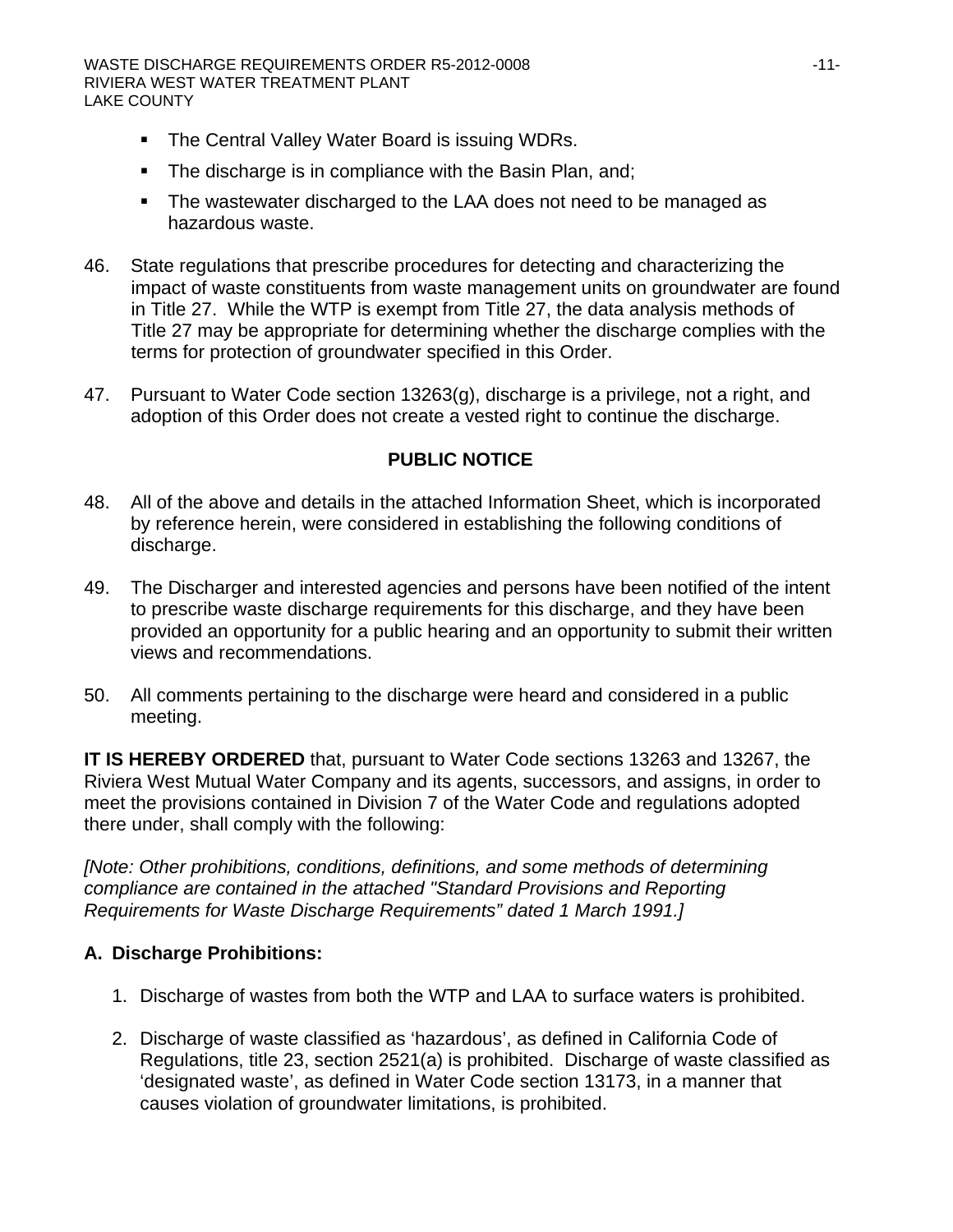3. Discharges of waste to locations other than described in the Findings and shown on Attachment C are prohibited.

## **B. Discharge Specifications:**

- 1. Discharge to the land application area shall be limited to a monthly average dry weather flow not to exceed 15,000 gpd during the months of May through September and a monthly average wet weather flow not to exceed 7,000 gpd during the months of October through April.
- 2. For any calendar day when supernatant is discharged to the LAA, the combined depth of supernatant applied and direct rainfall shall not exceed two inches. Compliance with this requirement shall be determined based on daily precipitation totals measured at the Kelseyville Station No. A80 4488 00 or other approved rain gauge.
- 3. No waste constituent shall be released or discharged, or placed where it will be released or discharged, in a concentration or in a mass that causes violation of the Groundwater Limitations.
- 4. Neither the treatment nor the discharge shall cause a nuisance or condition of pollution as defined by the Water Code section 13050.
- 5. Objectionable odors originating at this facility including the land application area shall not be perceivable beyond the limits of the water treatment plant site boundaries.
- 6. The Discharger shall operate all systems and equipment to optimize the quality of the discharge.
- 7. All treatment, storage, and disposal facilities shall be designed, constructed, operated, and maintained to prevent inundation or washout due to floods with a 100 year return frequency.
- 8. The facility shall have sufficient treatment, storage, and disposal capacity to accommodate allowable wastewater flow and design seasonal precipitation during the winter months. Design seasonal precipitation shall be based on total annual precipitation using a return period of 100 years, distributed monthly in accordance with historical rainfall patterns.

# **C. Land Application Area Requirements:**

- 1. The discharge of filter backwash supernatant shall be distributed uniformly on the LAA.
- 2. Discharge of filter backwash supernatant, including runoff, spray, or droplets from the system, shall not occur outside the boundaries of the LAA. Waste application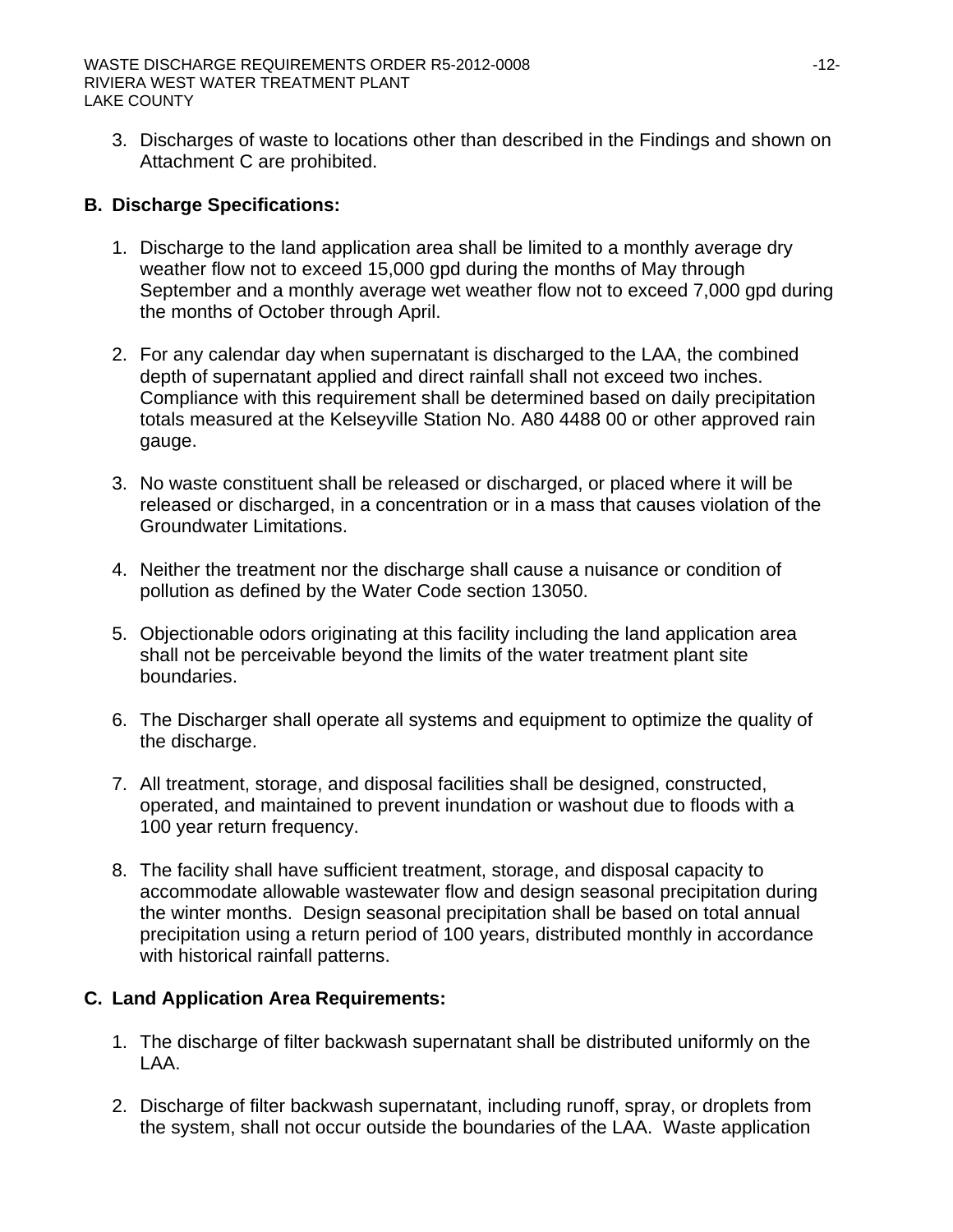using sprinklers or drip irrigation is acceptable if the discharge complies with all requirements of this Order.

- 3. The Discharger shall maintain the LAA to prevent the runoff of supernatant water and supernatant/stormwater mixtures. Specifically, the tailwater return valve shall be open at all times when filter backwash supernatant is being discharged to the LAA.
- 4. All applied filter backwash supernatant must infiltrate before the next irrigation event. No pooling or ponding of irrigated water shall occur beyond 24 hours after application.
- 5. The Discharger shall not discharge supernatant to the LAA during moderate to heavy<sup>1</sup> precipitation, when storm water runoff is being generated, or when soils are saturated.
- 6. Discharges to LAA and vegetative cover within the LAA shall be managed to minimize both erosion and runoff from the irrigated area.
- 7. The LAA shall be managed to prevent breeding of mosquitoes. More specifically:
	- a. All applied irrigation water must infiltrate completely within 24 hours.
	- b. Ditches not serving as wildlife habitat should be maintained free of emergent, marginal, and floating vegetation.
	- c. Low pressure pipelines, unpressurized pipelines, and ditches that are accessible to mosquitoes shall not be used to store wastewater.
- 8. The application of supernatant to the LAA shall comply with the following setback requirements:

| Setback Definitions <sup>1</sup>                                                          | Minimum Irrigation<br>Setback (feet) |
|-------------------------------------------------------------------------------------------|--------------------------------------|
| Edge of land application area <sup>2</sup> to any watercourse <sup>3</sup>                | 25                                   |
| Edge of land application area <sup>2</sup> to industrial, domestic, or<br>irrigation well | 50                                   |
| Edge of land application area <sup>2</sup> to property line                               | 5                                    |

<sup>1</sup> Additional setbacks may be needed to comply with other requirements of the Order. 2

As defined by the wetted area produced during irrigation.

<sup>3</sup> Excludes ditches used exclusively for tailwater return; inlcudes the gunite-lined storm water drainage ditch.

 $\overline{a}$ 1 As defined by the National Oceanic and Atmospheric Administration (NOAA) publication at www.srh.noaa.gov/srh/dad/sfc/chapter4.pdf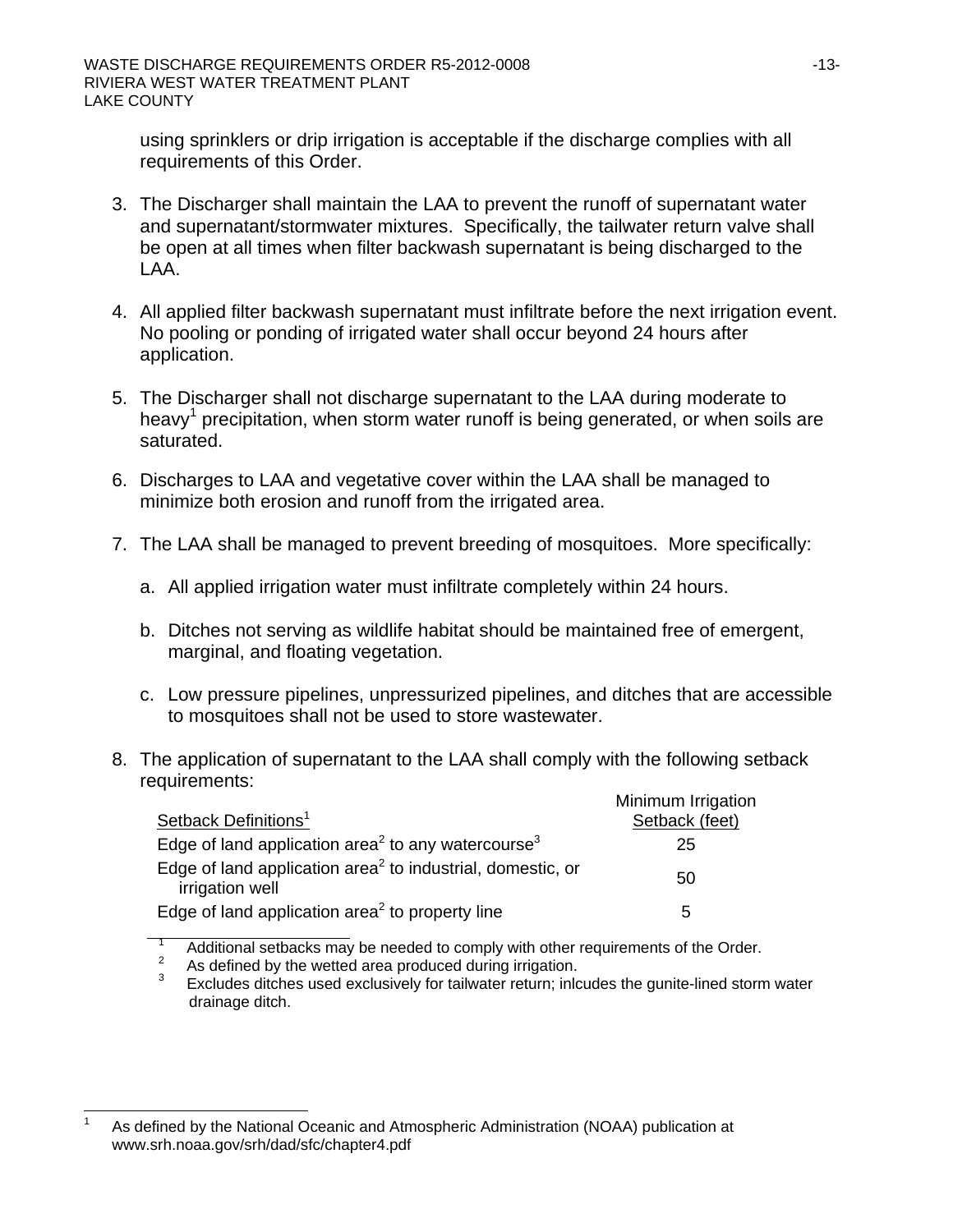#### **D. Solids/Sludge Disposal Requirements:**

- 1. Collected screenings and other solids removed from the water treatment plant shall be disposed of off-site in a manner that is consistent with Division 2 of Title 27.
- 2. Sludge and other solids generated from the water treatment process shall be removed from sumps, tanks, etc. as needed to ensure optimal operation and adequate hydraulic capacity.
- 3. Any proposed change in solids use or disposal practice from a previously approved practice shall be reported to the Executive Officer at least 90 days in advance of the change.

### **E. Groundwater Limitations:**

1. Release of waste constituents from the discharge to the LAA shall not cause current groundwater quality to be degraded.

# **F. Provisions:**

- 1. The following reports shall be submitted pursuant to Section 13267 of the Water Code and shall be prepared as described in Provision F.2.
	- a. By **1 March 2012**, the Discharger shall submit an *Interim Compliance Plan and Long Term Precipitation Compliance Plan* that provides the following:
		- i. Operational plans and specific procedures to be implemented to prevent the discharge of waste outside of the LAA and comply with this Order prior to the completion of the facility tailwater system improvements described in Finding 17.b.
		- ii. Operational plans and specific procedures that will be implemented to measure precipitation daily, prevent the over-application of wastewater to the LAA, and ensure continuous compliance with Discharge Specification B.2 and Land Application Area Requirement C.5.
		- iii. (Optional) If an onsite rain gauge is desired in lieu of using the Kelseyville weather station to determine compliance with Discharge Specification B.2, provide a map showing the location of the rain gauge, provide equipment specifications, and describe in detail the operational and maintenance procedures that will be implemented to ensure that rainfall totals are accurately measured daily.
	- b. By **1 March 2012**, the Discharger shall submit a *Land Application Flow Monitoring Plan* for review and approval that provides operational details describing how supernatant application flow will be monitored and how daily flow rates to the land application area will be determined.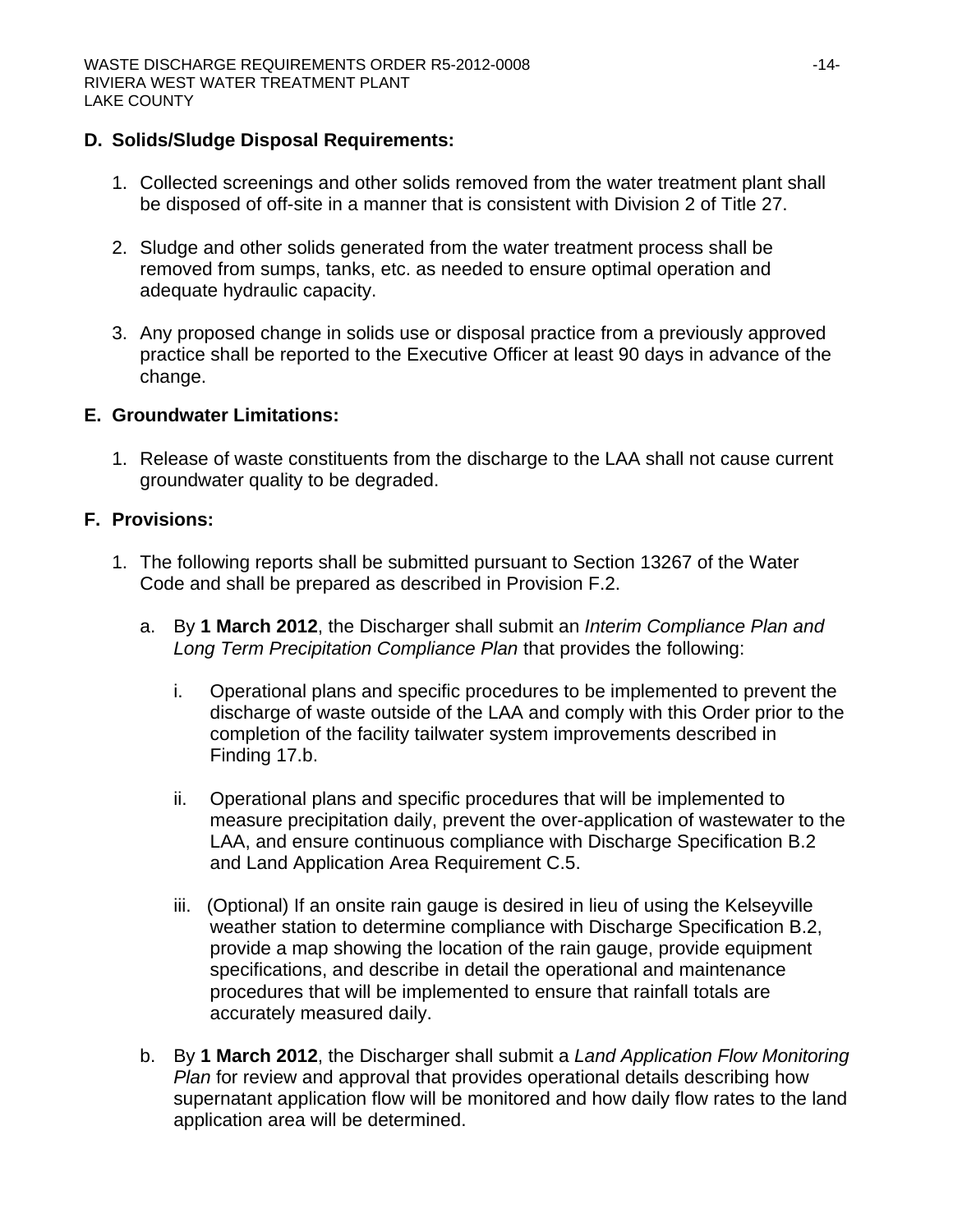- c. By **1 February 2013,** the Discharger shall submit a *Facility Improvements Construction Completion Report* demonstrating that the improvements described in Finding 17.b. have been completed to prevent any discharge outside of the LAA. The report shall include as built site plans depicting the locations and geometry of all new or expanded waste treatment and containment facilities, and shall demonstrate that these improvements are adequate to ensure complete containment of the waste.
- 2. All technical reports required herein that involve planning, investigation, evaluation, or design, or other work requiring interpretation and proper application of engineering or geological sciences, shall be prepared by, or under the direction of, persons registered to practice in California pursuant to California Business and Professions Code sections 6735, 7835, and 7835.1. To demonstrate compliance with California Code of Regulations, title 16, sections 415 and 3065, all technical reports, must contain a statement of the qualifications of the responsible registered professional(s). As required by these laws, completed technical reports must bear the signature(s) and seal(s) of the registered professional(s) in a manner such that all work can be clearly attributed to the professional responsible for the work.
- 3. The Discharger shall comply with Monitoring and Reporting Program R5-2012-0008, which is a part of this Order, and any revisions thereto as ordered by the Executive Officer.
- 4. The Discharger shall use the best practicable treatment and control, including proper operation and maintenance, to comply with this Order.
- 5. The Discharger shall report to the Central Valley Water Board any toxic chemical release data reported to the State Emergency Response Commission within 15 days of reporting the data to the Commission pursuant to Section 313 of the "Emergency Planning and Community Right to Know Act of 1986."
- 6. The Discharger shall comply with the "Standard Provisions and Reporting Requirements for Waste Discharge Requirements", dated 1 March 1991, which are attached hereto and by reference a part of this Order. This attachment and its individual paragraphs are commonly referenced as "Standard Provision(s)."
- 7. At least 90 days prior to termination or expiration of any lease, contract, or agreement involving the sites and facilities used to justify the capacity authorized herein and assure compliance with this Order, the Discharger shall notify the Central Valley Water Board in writing of the situation and of what measures have been taken or are being taken to assure full compliance with this Order.
- 8. The Discharger shall submit to the Central Valley Water Board on or before each compliance report due date the specified document, or if appropriate, a written report detailing compliance or noncompliance with the specific schedule date and task. If noncompliance is reported, then the Discharger shall state the reasons for noncompliance and shall provide a schedule to come into compliance.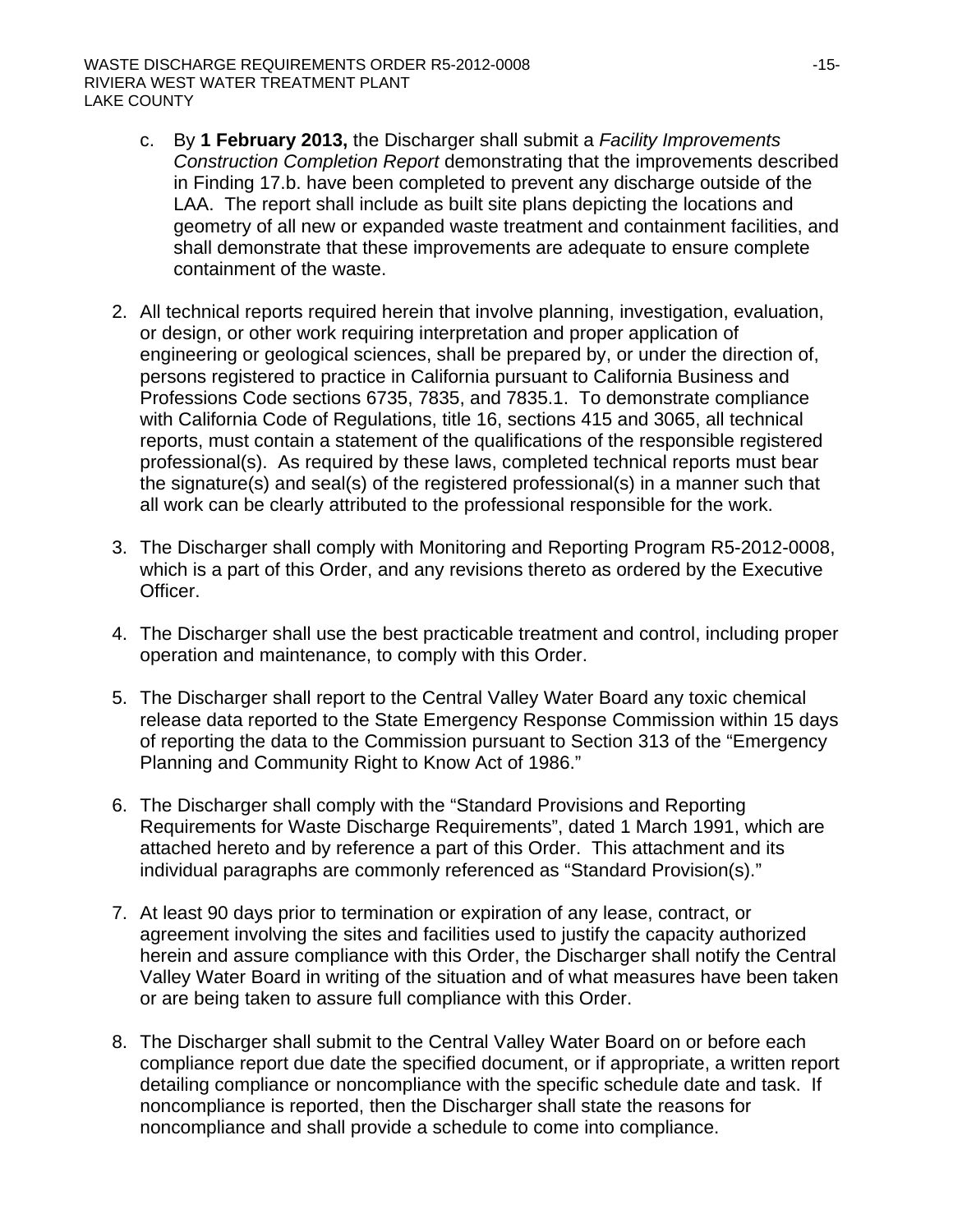- 9. The Discharger shall report promptly to the Central Valley Water Board any material change or proposed change in the character, location, or volume of the discharge.
- 10. In the event of any change in control or ownership of the facility or land application areas, the Discharger must notify the succeeding owner or operator of the existence of this Order by letter, a copy of which shall be immediately forwarded to this office. To assume operation as Discharger under this Order, the succeeding owner or operator must apply in writing to the Executive Officer requesting transfer of the Order. The request must contain the requesting entity's full legal name, the state of incorporation if a corporation, the name and address and telephone number of the persons responsible for contact with the Central Valley Water Board, and a statement. The statement shall comply with the signatory paragraph of Standard Provision B.3 and state that the new owner or operator assumes full responsibility for compliance with this Order. Failure to submit the request shall be considered a discharge without requirements, a violation of the Water Code. Transfer shall be approved or disapproved by the Executive Officer.
- 11. A copy of this Order shall be kept at the discharge facility for reference by operating personnel. Key operating personnel at each land application property shall be familiar with its contents.
- 12. The Central Valley Water Board will review this Order periodically and may revise requirements when necessary.

Any person aggrieved by this action of the Central Valley Water Board may petition the State Water Board to review the action in accordance with Water Code section 13320 and California Code of Regulations, title 23, sections 2050 and following. The State Water Board must receive the petition by 5:00 p.m., 30 days after the date of this Order, except that if the thirtieth day following the date of this Order falls on a Saturday, Sunday, or state holiday, the petition must be received by the State Water Board by 5:00 p.m. on the next business day. Copies of the law and regulations applicable to filing petitions may be found on the Internet at:

http://www.waterboards.ca.gov/public\_notices/petitions/water\_quality or will be provided upon request.

If, in the opinion of the Executive Officer, the Discharger fails to comply with the provisions of this Order, the Executive Officer may refer this matter to the Attorney General for judicial enforcement, may issue a complaint for administrative civil liability, or may take other enforcement actions. Failure to comply with this Order or with the WDRs may result in the assessment of Administrative Civil Liability of up to \$10,000 per violation, per day, depending on the violation, pursuant to the Water Code, including sections 13268, 13350 and 13385. The Central Valley Water Board reserves its right to take any enforcement actions authorized by law.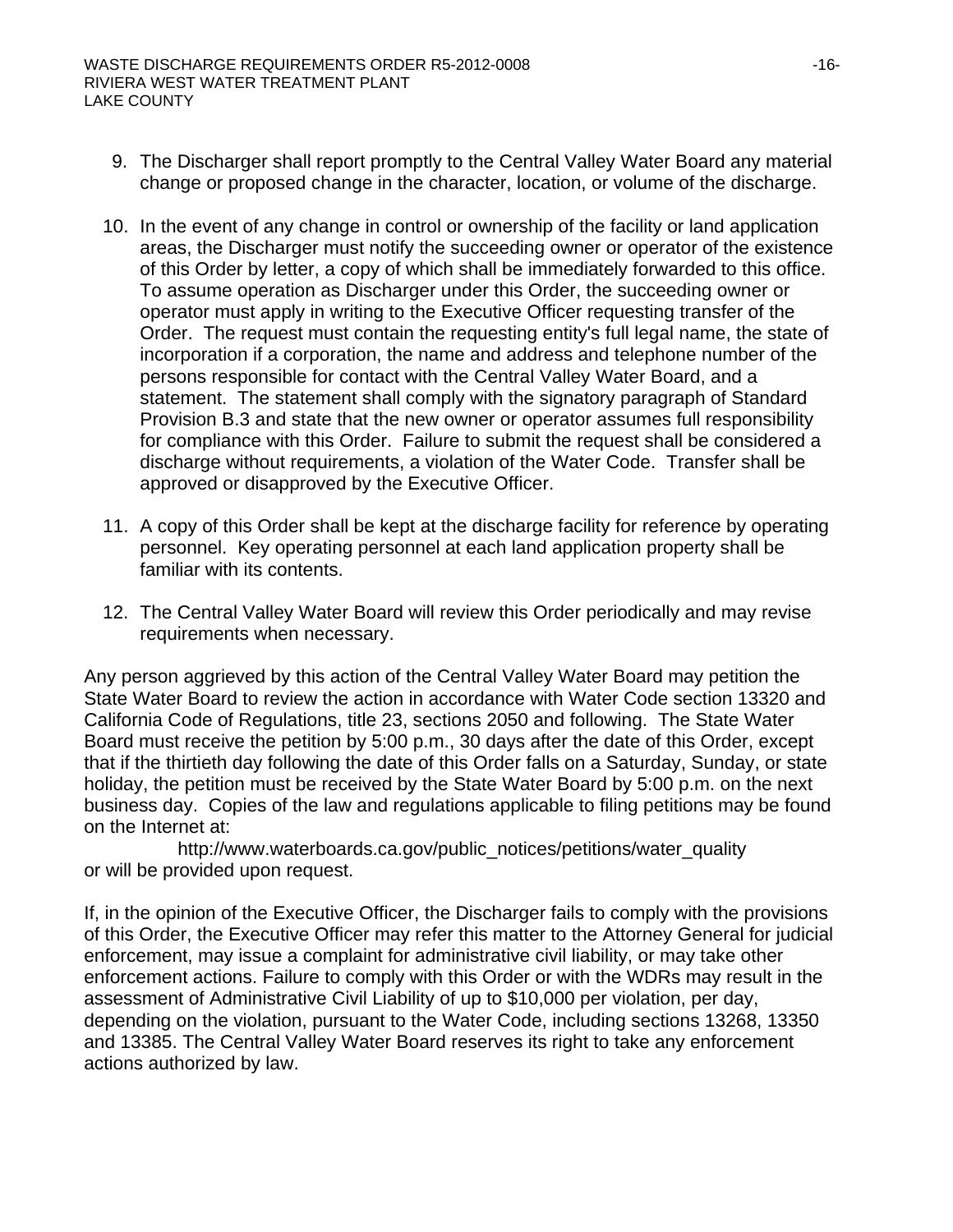I, PAMELA C. CREEDON, Executive Officer, do hereby certify the foregoing is a full, true, and correct copy of an Order adopted by the California Regional Water Quality Control Board, Central Valley Region, on 2 February 2012.

 $\overline{a}$ 

Original signed by

PAMELA C. CREEDON, Executive Officer

LLA:020612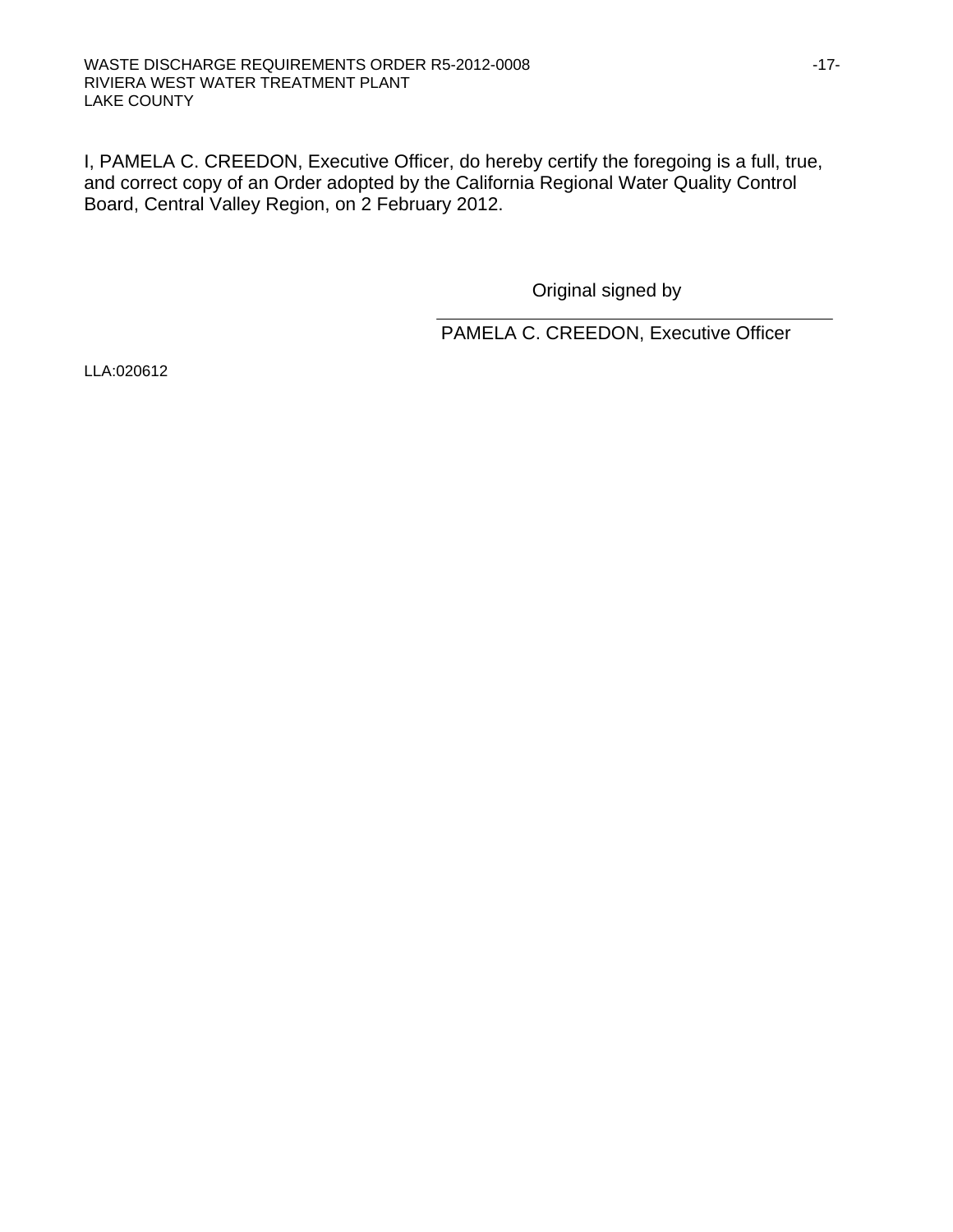**ORDER NO. R5-2012-0008 ATTACHMENT A** 



Drawing Reference: U.S.G.S. Clearlake Quadrangle TOPOGRAPHIC MAP 7.5 MINUTE QUAD

**SITE LOCATION MAP**  RIVIERA WEST MUTUAL WATER COMPANY RIVIER WEST WATER TREATMENT PLANT LAKE COUNTY Approx. Scale:

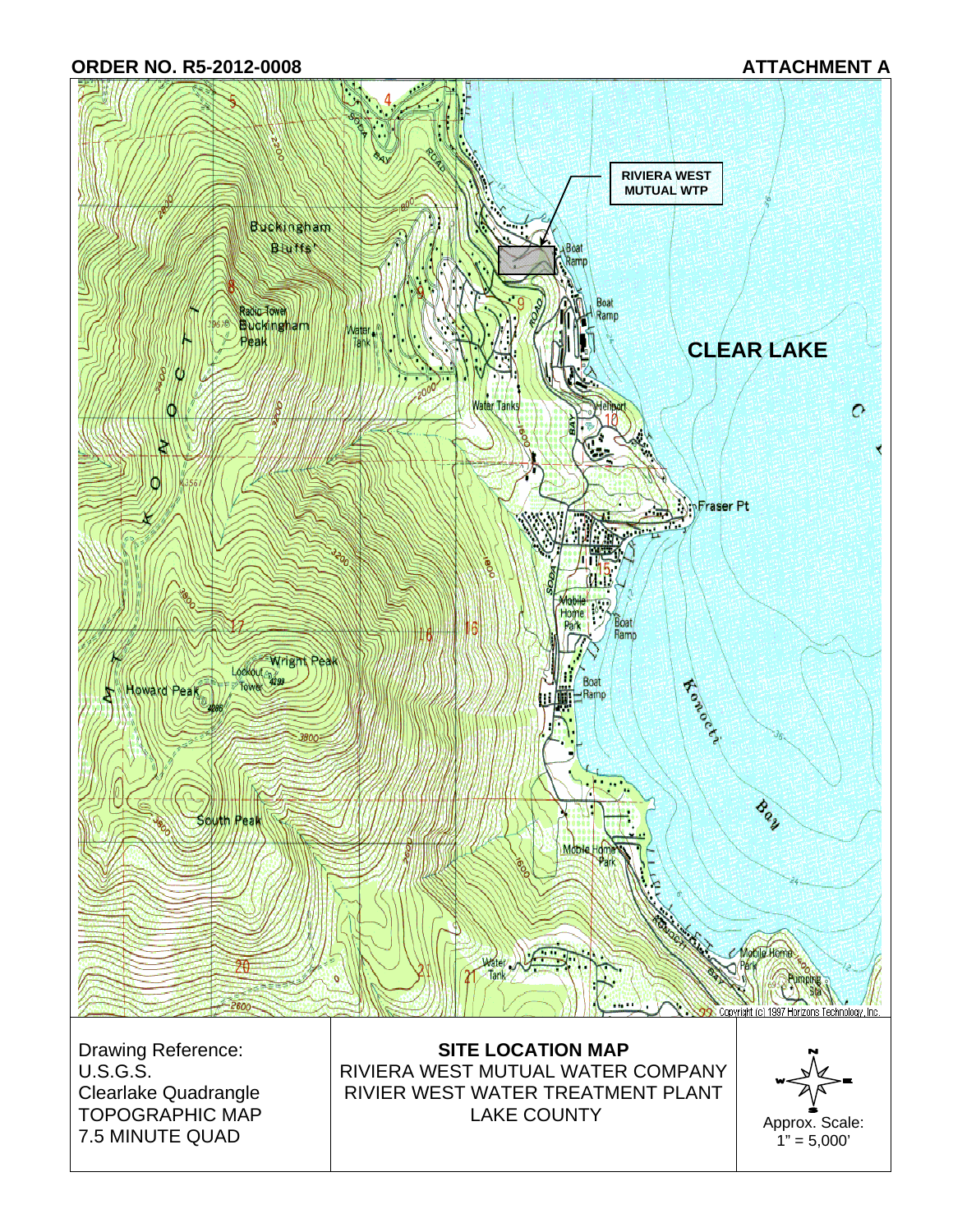**ORDER NO. R5-2012-0008 ATTACHMENT B** 

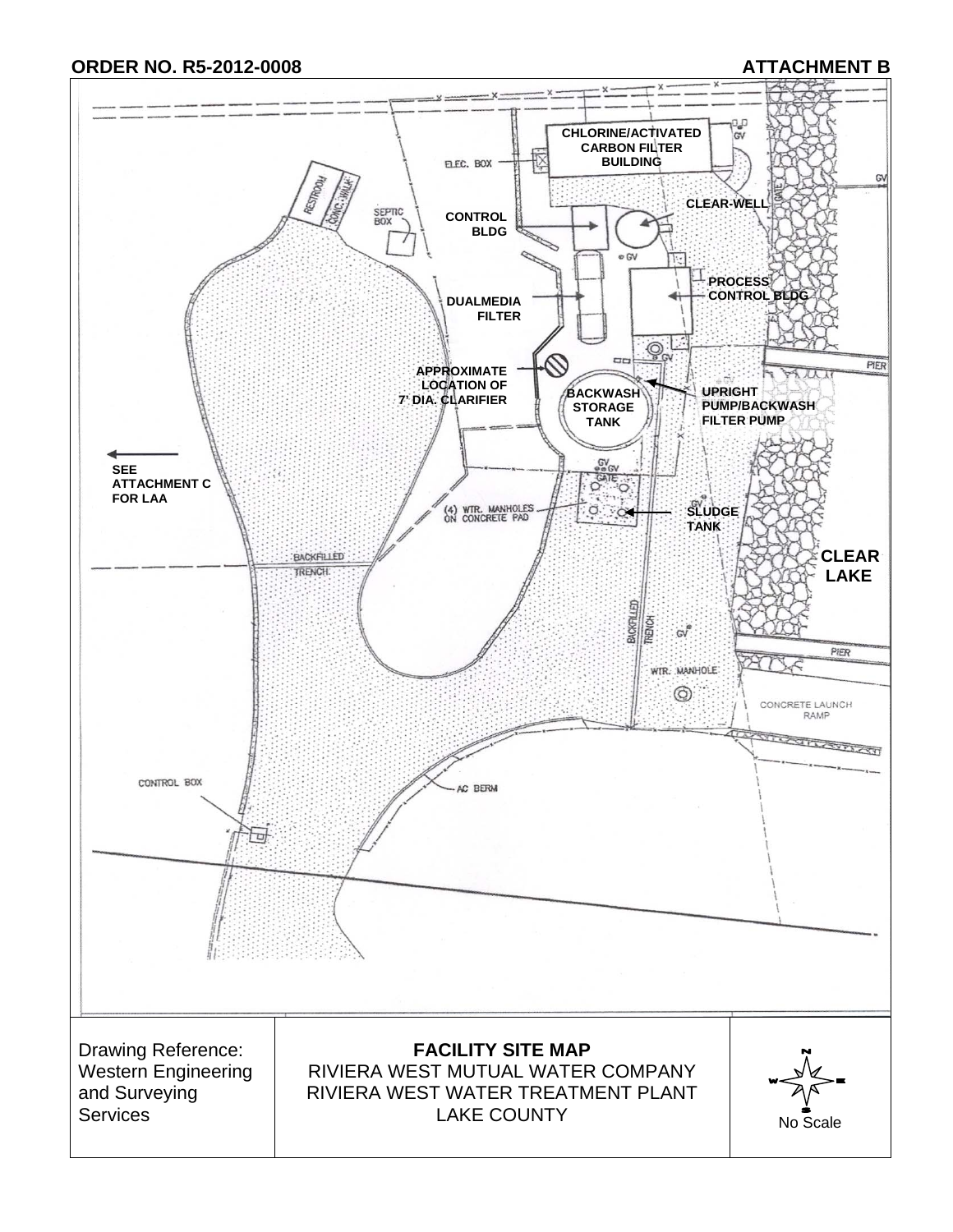# **ORDER NO. R5-2012-0008 ATTACHMENT C**

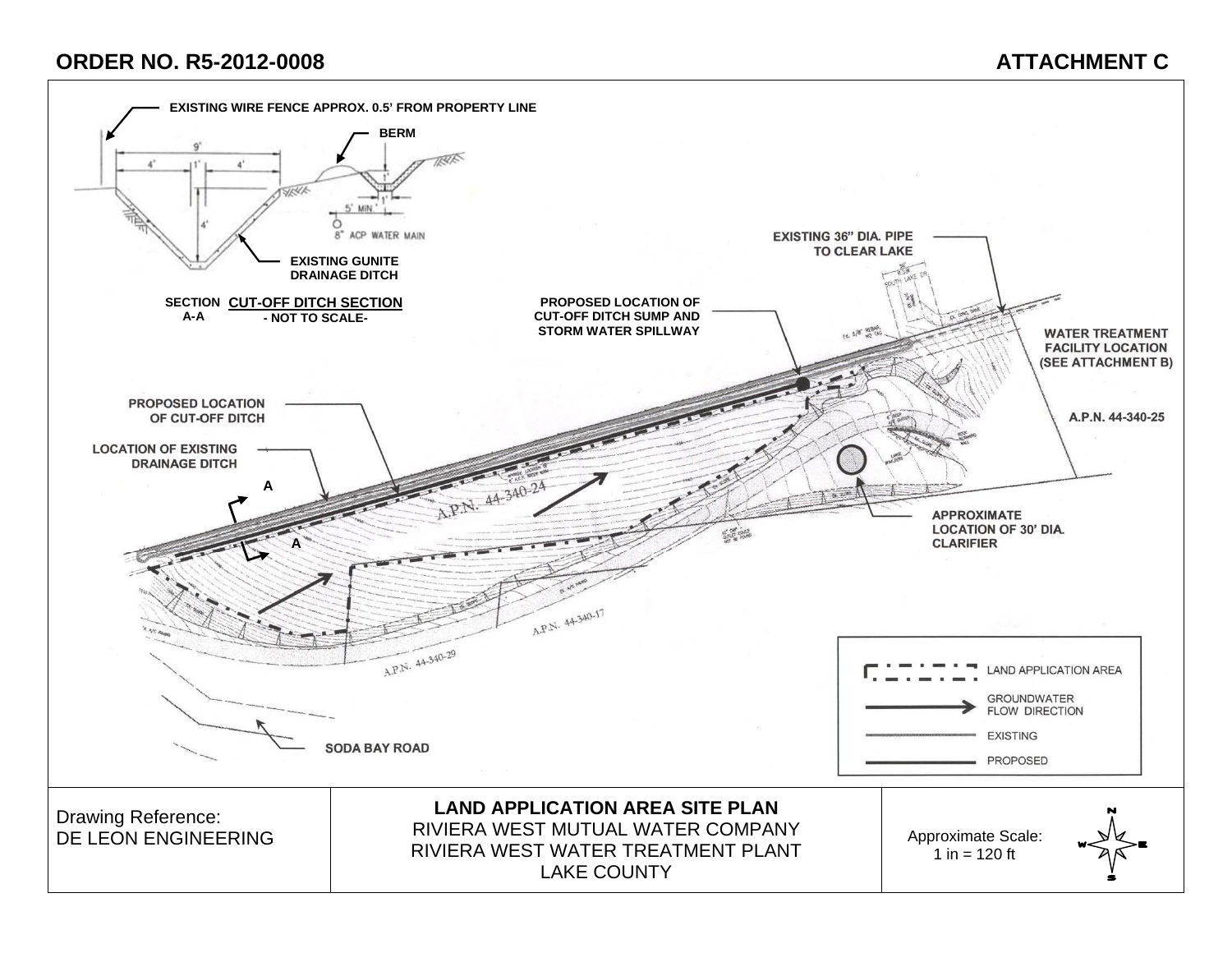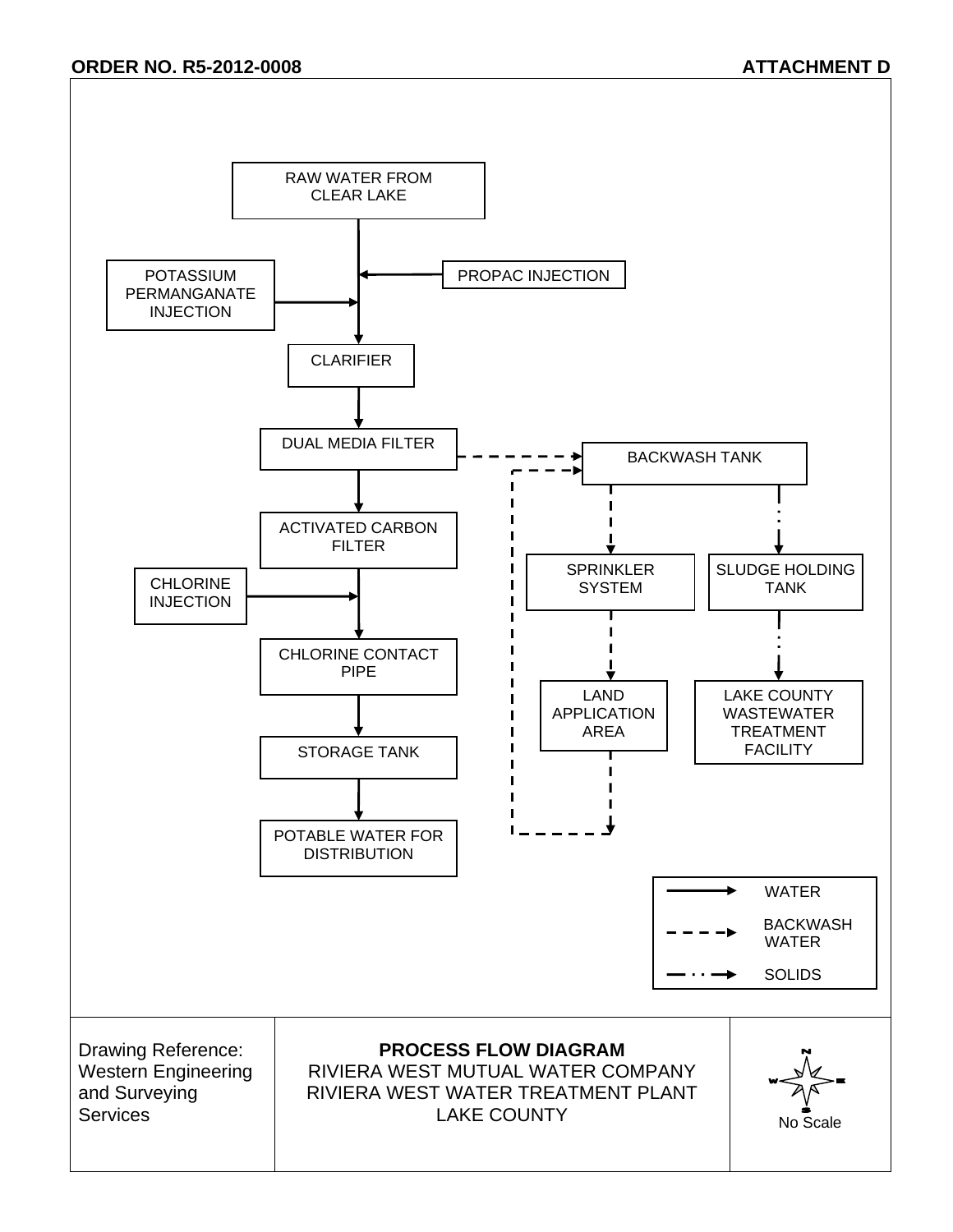### CALIFORNIA REGIONAL WATER QUALITY CONTROL BOARD CENTRAL VALLEY REGION

#### MONITORING AND REPORTING PROGRAM R5-2012-0008 FOR RIVIERA WEST MUTUAL WATER COMPANY RIVIERA WEST WATER TREATMENT PLANT LAKE COUNTY

This Monitoring and Reporting Program (MRP) describes requirements for monitoring raw water, supernatant wastewater, and land application area. This MRP is issued pursuant to Water Code Section 13267. The Discharger shall not implement any changes to this MRP unless and until a revised MRP is issued by the Executive Officer.

Specific sampling locations shall be approved by Central Valley Water Quality Control Board (Central Valley Water Board) staff prior to implementation of sampling activities. All samples shall be representative of the volume and nature of the discharge or matrix of material sampled. The time, date, and location of each grab sample shall be recorded on the sample chain of custody form. Field test instruments (such as those used to measure pH and dissolved oxygen) may be used provided that:

- 1. The operator is trained in proper use and maintenance of the instruments;
- 2. The instruments are calibrated prior to each monitoring event;
- 3. The instruments are serviced and/or calibrated per the manufacturer's recommended frequency; and
- 4. Field calibration reports are submitted as described in the "Reporting" section of the MRP.

# **RAW WATER MONITORING**

The Discharger shall monitor the quantity and quality of raw water from the lake. The Discharger shall establish permanent monitoring stations within the water treatment plant (WTP) as needed to ensure that all samples are representative of these streams. At a minimum, the Discharger shall monitor raw water as follows:

| Constituent                    | Units    | Sample Type       | Sampling<br>Frequency | Reporting<br>Frequency |
|--------------------------------|----------|-------------------|-----------------------|------------------------|
| <b>Flow</b>                    | gpd      | Meter observation | Daily                 | Monthly                |
| <b>Electrical Conductivity</b> | umhos/cm | Grab              | Annually <sup>3</sup> | Annually <sup>3</sup>  |
| <b>Total Dissolved Solids</b>  | mq/L     | Grab              | Annually <sup>3</sup> | Annually <sup>3</sup>  |
| pH                             | Standard | Grab              | Annually <sup>3</sup> | Annually <sup>3</sup>  |
| Dissolved Metals <sup>1</sup>  | mg/L     | Grab              | Annually <sup>3</sup> | Annually <sup>3</sup>  |
| Standard Minerals <sup>2</sup> | mg/L     | Grab              | Annually <sup>3</sup> | Annually <sup>3</sup>  |

1 At a minimum, the following metals shall be included: arsenic, cadmium, chromium, copper, iron, lead, magnesium, manganese, mercury, molybdenum, nickel, and zinc.<br>
<sup>2</sup> Standard Minerals abellingly de a minimum, the following alama

3 Annual monitoring results shall be reported in the Annual Monitoring Report.

Standard Minerals shall include, at a minimum, the following elements/compounds: bromide, chloride, fluoride, and sodium.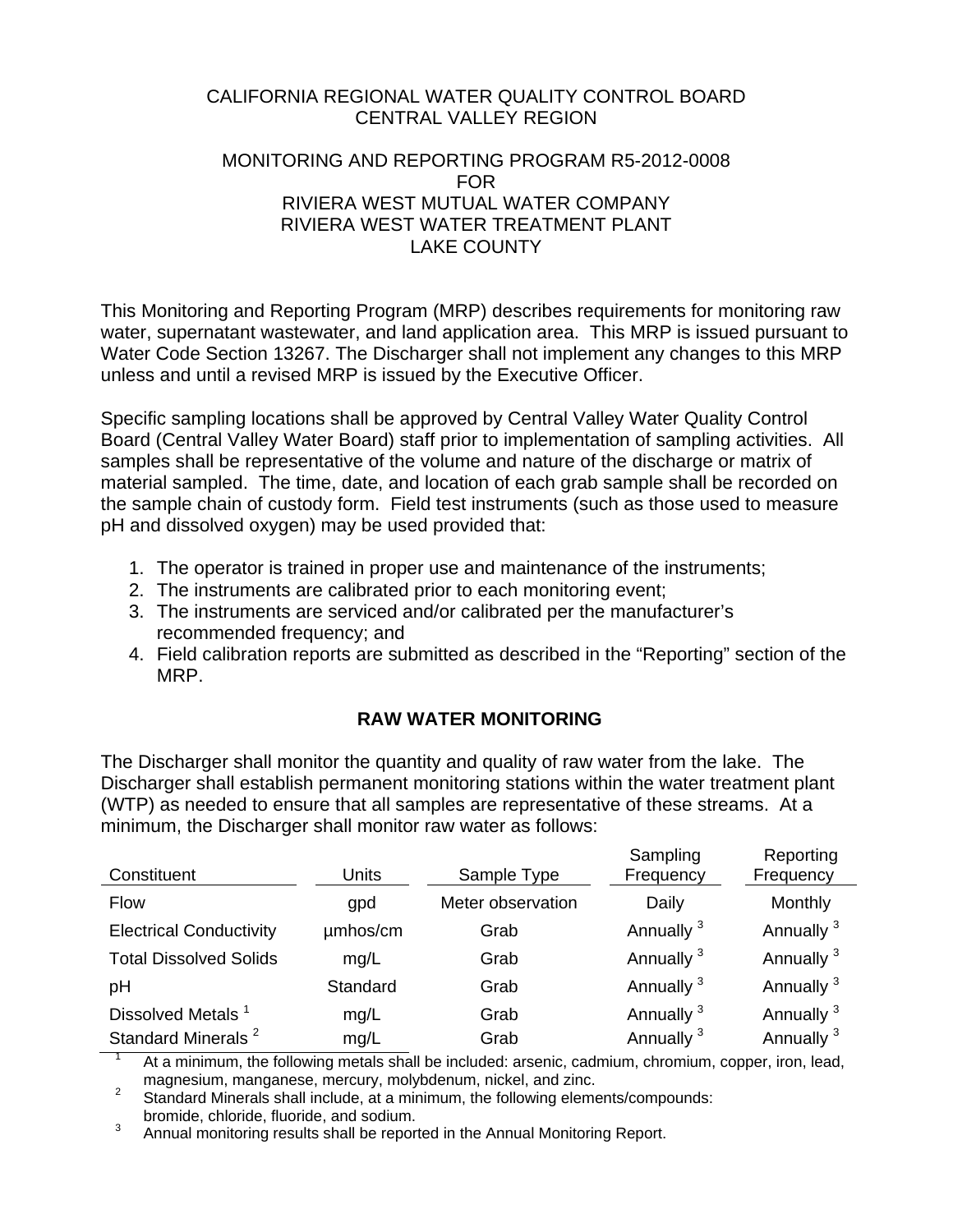#### **SUPERNATANT WASTEWATER MONITORING**

One sample of supernatant liquid from the filter backwash tank shall be collected and monitored for the following. Grab samples will be considered representative of the discharge.

| Constituent                                                    | <b>Units</b>      | Sample Type                    | Sampling<br>Frequency                            | Reporting<br>Frequency                           |
|----------------------------------------------------------------|-------------------|--------------------------------|--------------------------------------------------|--------------------------------------------------|
| Flow to LAA                                                    | gpd               | Meter observation <sup>4</sup> | Daily                                            | Monthly                                          |
| <b>Electrical Conductivity</b>                                 | umhos/cm          | Grab                           | Monthly                                          | Monthly                                          |
| pH                                                             | Standard          | Grab                           | Monthly                                          | Monthly                                          |
| <b>Total Dissolved Solids</b>                                  | mg/L              | Grab                           | Quarterly <sup>5</sup>                           | Quarterly <sup>5</sup>                           |
| Dissolved Metals <sup>1,2</sup>                                | mg/L              | Grab                           | Quarterly <sup>5</sup>                           | Quarterly <sup>5</sup>                           |
| Standard Minerals <sup>3</sup><br><b>Total Trihalomethanes</b> | mg/L<br>$\mu$ g/L | Grab<br>Grab                   | Quarterly <sup>5</sup><br>Quarterly <sup>5</sup> | Quarterly <sup>5</sup><br>Quarterly <sup>5</sup> |

At a minimum, the following metals shall be included: arsenic, cadmium, chromium, copper, iron, lead, magnesium, manganese, mercury, molybdenum, nickel, and zinc. 2

 $\frac{2}{3}$  Samples shall be filtered through a 0.45-micron filter prior to preservation.

- Standard Minerals shall include, at a minimum, the following elements/compounds: bromide, chloride, fluoride, and sodium.
- 4 Or other method as specified in the *Land Application Flow Monitoring Plan* (such as, but not limited to, pump run time and sight gages) to determine supernatant discharge daily flow rates to the land application area.
- 5 Quarterly monitoring results shall be reported in the monthly monitoring reports for the last month in each sampling quarter (i.e., March, June, September, and December).

#### **LAND APPLICATION AREA MONTIORING**

The Discharger shall monitor the application of filter backwash supernatant to the land application area. Monitoring shall be conducted **daily during the irrigation operations**. Evidence of erosion, ground saturation, tailwater runoff, and the presence of nuisance conditions shall be reported in the monthly monitoring report. If irrigation does not occur during a reporting period, the monitoring report shall so state. Monitoring of the land application areas shall include the following:

| Constituent                                                      | Units         | Type of Sample                   | Sampling<br>Frequency | Reporting<br>Frequency |
|------------------------------------------------------------------|---------------|----------------------------------|-----------------------|------------------------|
| <b>Supernatant Application</b>                                   | Inches        | Calculated                       | Daily                 | Monthly                |
| <b>Local Rainfall</b>                                            | <b>Inches</b> | Local Gauge Station <sup>1</sup> | Daily                 | Monthly                |
| <b>Total Depth</b>                                               |               |                                  |                       |                        |
| (supernatant plus rainfall)                                      | <b>Inches</b> | Calculated                       | Daily                 | Monthly                |
| Acreage Applied                                                  | Acres         | Calculated                       | Daily                 | Monthly                |
| <b>Application Rate</b>                                          | gal/acre·day  | Calculated                       | Daily                 | Monthly                |
| Kaleougilla Ptotion No. 000 4400.00 or other eppround roin gouge |               |                                  |                       |                        |

Kelseyville Station No. A80 4488 00 or other approved rain gauge.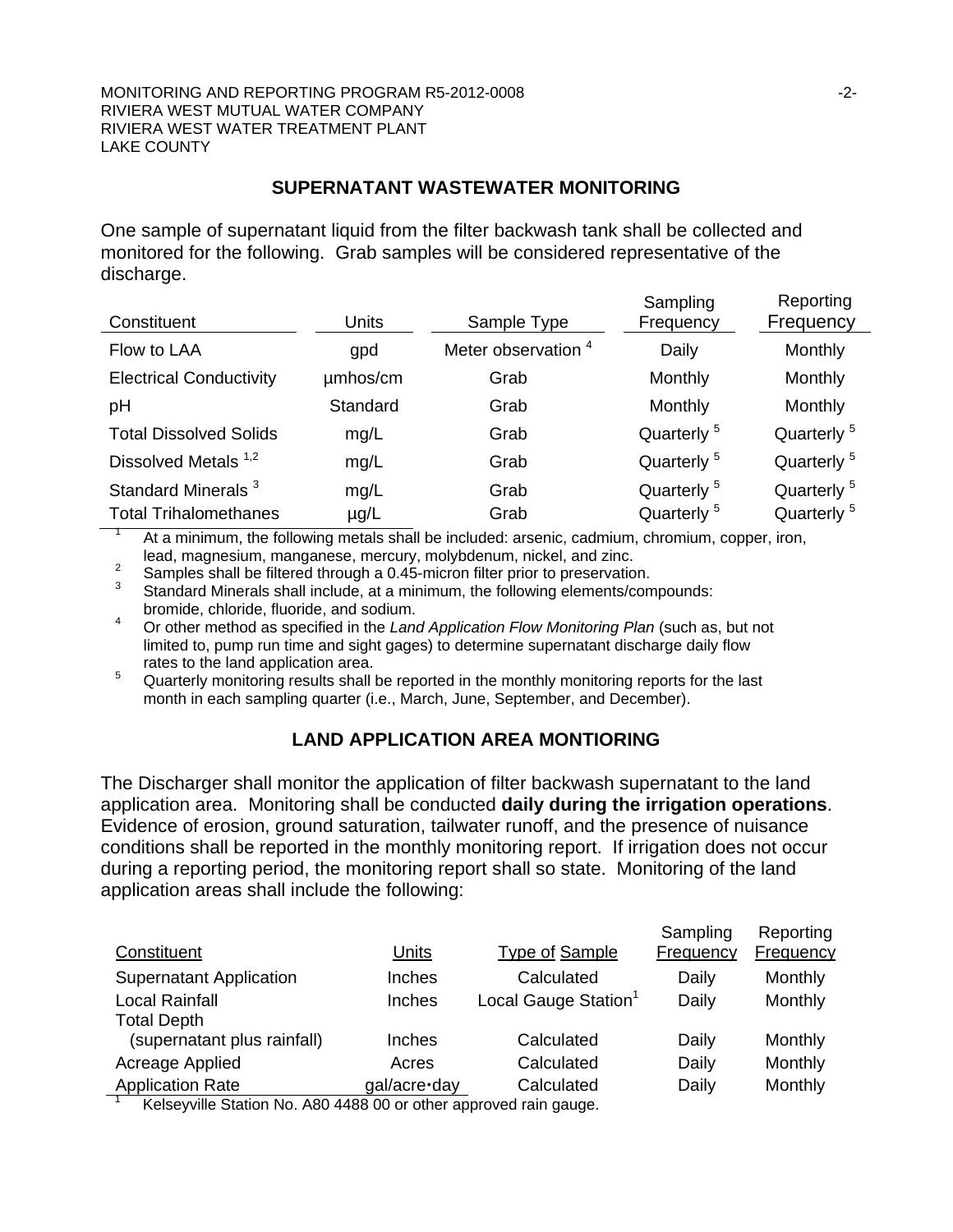MONITORING AND REPORTING PROGRAM R5-2012-0008  $\sim$ 3-3-RIVIERA WEST MUTUAL WATER COMPANY RIVIERA WEST WATER TREATMENT PLANT LAKE COUNTY

At least **once per week** when filter backwash supernatant is being applied to the land application areas, the entire application area shall be inspected and observations from those inspections shall be documented for inclusion in the monthly monitoring reports. If no irrigation with wastewater takes place during a given month, then the monthly monitoring report shall so state and the monitoring below is not necessary. The following items shall be documented:

- 1. Evidence of erosion;
- 2. LAA berm condition;
- 3. Soil saturation;
- 4. Ponding;
- 5. Cut-off ditch that collect potential runoff/tailwater from the land application areas and potential runoff /tailwater to off-site areas; and
- 6. Potential and actual discharge to surface waters.

# **SLUDGE DISPOSAL MONITORING**

The Discharger shall maintain a written log of all water treatment sludge disposal activities. For each discrete quantity of sludge removed from the facility, the log shall contain the following information:

- 1. Date,
- 2. Name and signature of the recorder of the entry,
- 3. Volume or weight of sludge removed,
- 4. Name and address of permitted disposal site,
- 5. Analytical results for any sludge monitoring conducted at the request of the disposal facility,
- 6. Transport method, and
- 7. Transporter.

# **REPORTING**

In reporting monitoring data, the Discharger shall arrange the data in tabular form so that the date, sample type (e.g., raw water, wastewater, etc.), and reported analytical result for each sample are readily discernible. The data shall be summarized in such a manner to clearly illustrate compliance with waste discharge requirements and spatial or temporal trends, as applicable. The results of any monitoring done more frequently than required at the locations specified in the Monitoring and Reporting Program shall be reported to the Central Valley Water Board.

As required by the California Business and Professionals Code Sections 6735, 7835, and 7835.1, all Groundwater Monitoring Reports shall be prepared under the direct supervision of a registered Professional Engineer or Geologist and signed by the registered professional.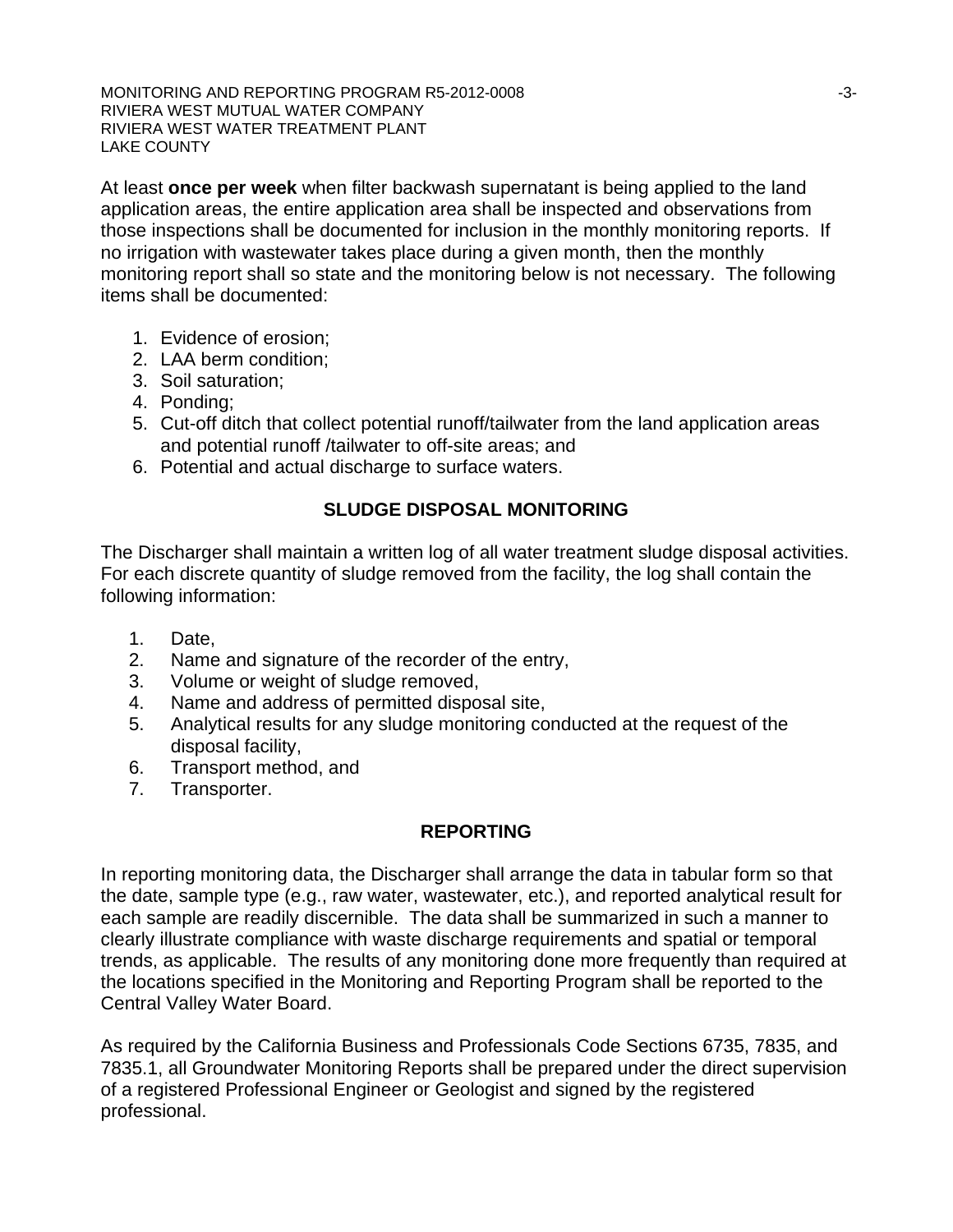# **A. Monthly Monitoring Reports**

Monthly reports shall be submitted to the Central Valley Water Board on the **1st day of the second month following sampling** (i.e. the January Report is due by 1 March). At a minimum, the reports shall include:

- 1. Results of the raw water flow monitoring;
- 2. Results of supernatant, land application area, and sludge disposal monitoring performed during the month, including all daily and monthly sampling data. Quarterly monitoring results shall be reported in the monthly monitoring reports for the last month of each quarter when sampling occurs.
- 3. A comparison of monitoring data to the discharge specifications and an explanation of any violation of those requirements. Data shall be presented in tabular format;
- 4. Copies of laboratory analytical report(s); and
- 5. A calibration log verifying calibration of all hand-held monitoring instruments and devices used to comply with the prescribed monitoring program.

# **B. Annual Monitoring Report**

An Annual Monitoring Report shall be submitted to the Central Valley Water Board by **1 February** each year. The Annual Report shall include the following:

- 1. Volume of raw water treated during the previous year.
- 2. Results of the annual raw water analytical testing.
- 3. Tabular and graphical summaries of all data collected during the year with data arranged to confirm compliance with the WDRs.
- 4. A comparison of supernatant monitoring results for the year to the results presented in Finding 15 of the WDRs, and a detailed explanation of significant differences, if any.
- 5. A detailed description of any operational changes or new systems for sludge handling or dewatering.
- 6. A summary of sludge disposal practices for the year, including tabulation of all sludge disposal monitoring data.
- 7. A discussion of compliance and the corrective action taken, as well as any planned or proposed actions needed to bring the discharge into full compliance with the waste discharge requirements.
- 8. A discussion of any data gaps and potential deficiencies/redundancies in the monitoring system or reporting program.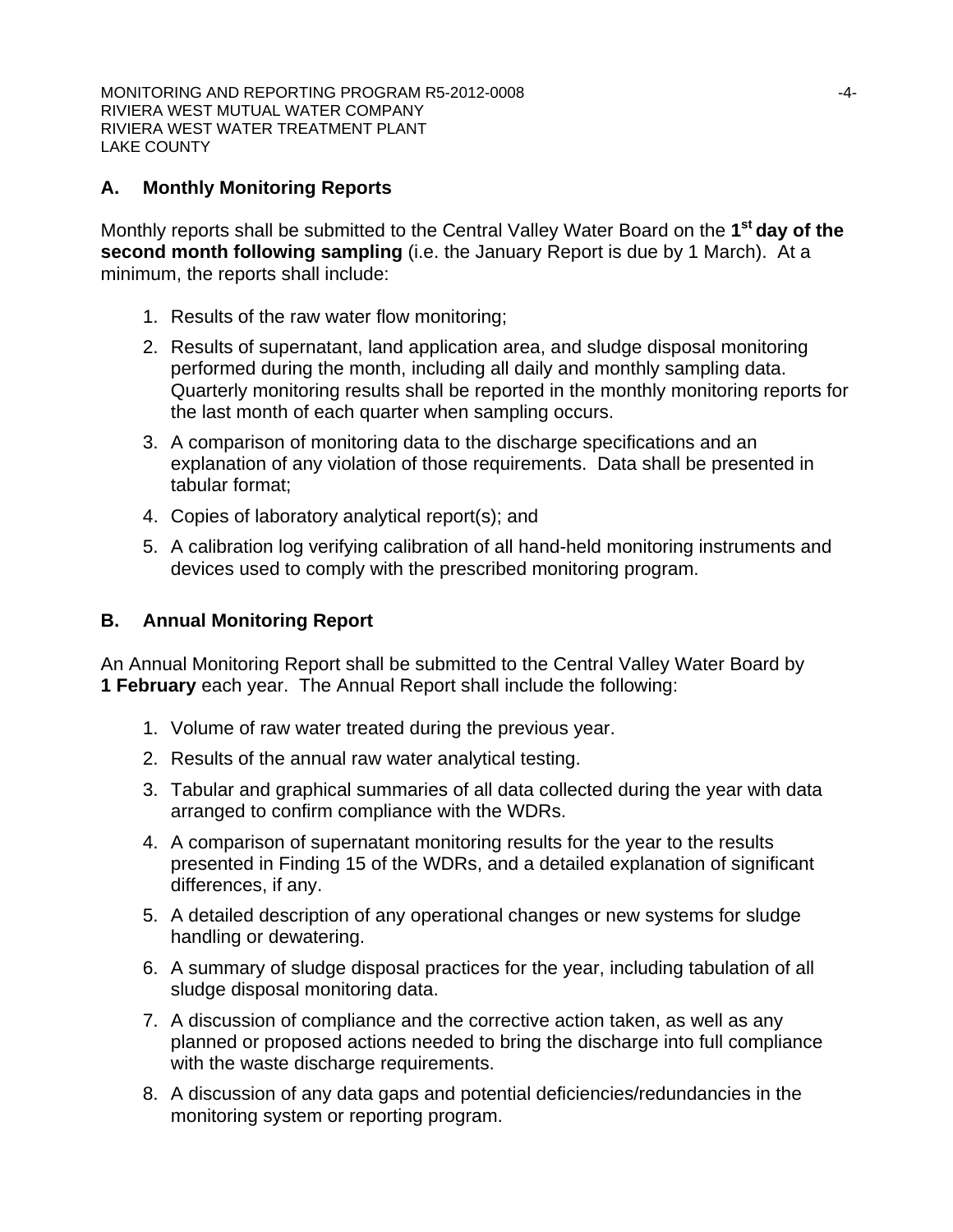MONITORING AND REPORTING PROGRAM R5-2012-0008  $-5$ -RIVIERA WEST MUTUAL WATER COMPANY RIVIERA WEST WATER TREATMENT PLANT LAKE COUNTY

9. A forecast of influent flows for the coming year, as described in Standard Provision No. E.4.

A letter transmitting the self-monitoring reports shall accompany each report. The letter shall include a discussion of requirement violations found during the reporting period, and actions taken or planned for correcting noted violations, such as operation or facility modifications. If the Discharger has previously submitted a report describing corrective actions and/or a time schedule for implementing the corrective actions, reference to the previous correspondence will be satisfactory. The transmittal letter shall contain the penalty of perjury statement by the Discharger, or the Discharger's authorized agent, as described in the Standard Provisions General Reporting Requirements Section B.3.

The Discharger shall implement the above monitoring program as of the date of this Order.

Original signed by

Ordered by:

PAMELA C. CREEDON, Executive Officer

 2 February 2012 (Date)

LLA:02/06/12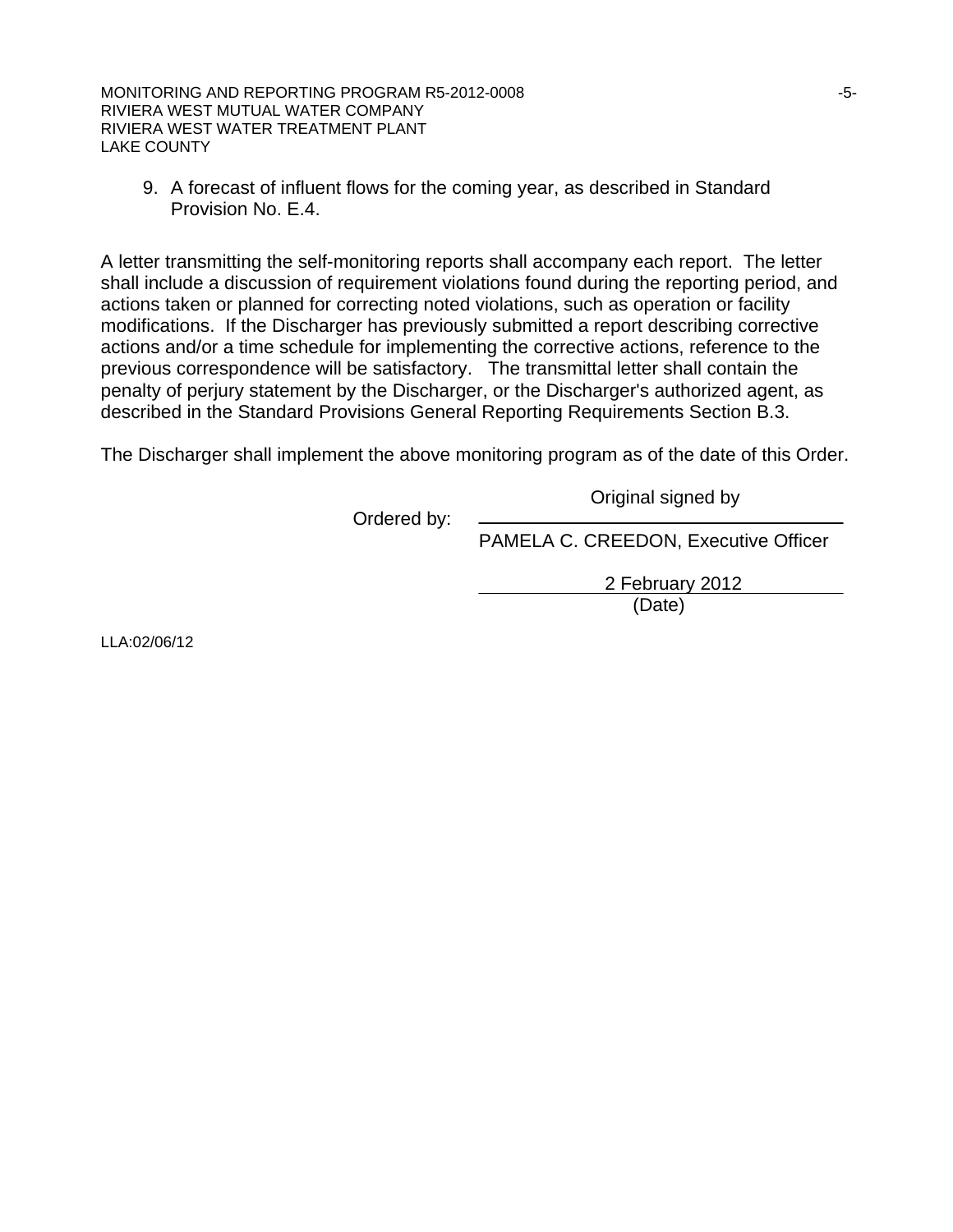#### **MONITORING AND REPORTING PROGRAM R5-2012-0008 EXAMPLE MONTHLY MONITORING REPORT**

**[Note: The following is a suggested monthly report format that complies with the reporting requirements set forth in the MRP and the Standard Provisions and Reporting Requirements. The Discharger is not required to use the example monthly monitoring report, but all monthly monitoring reports must comply with the MRP and the Standard Provisions and Reporting Requirements.]**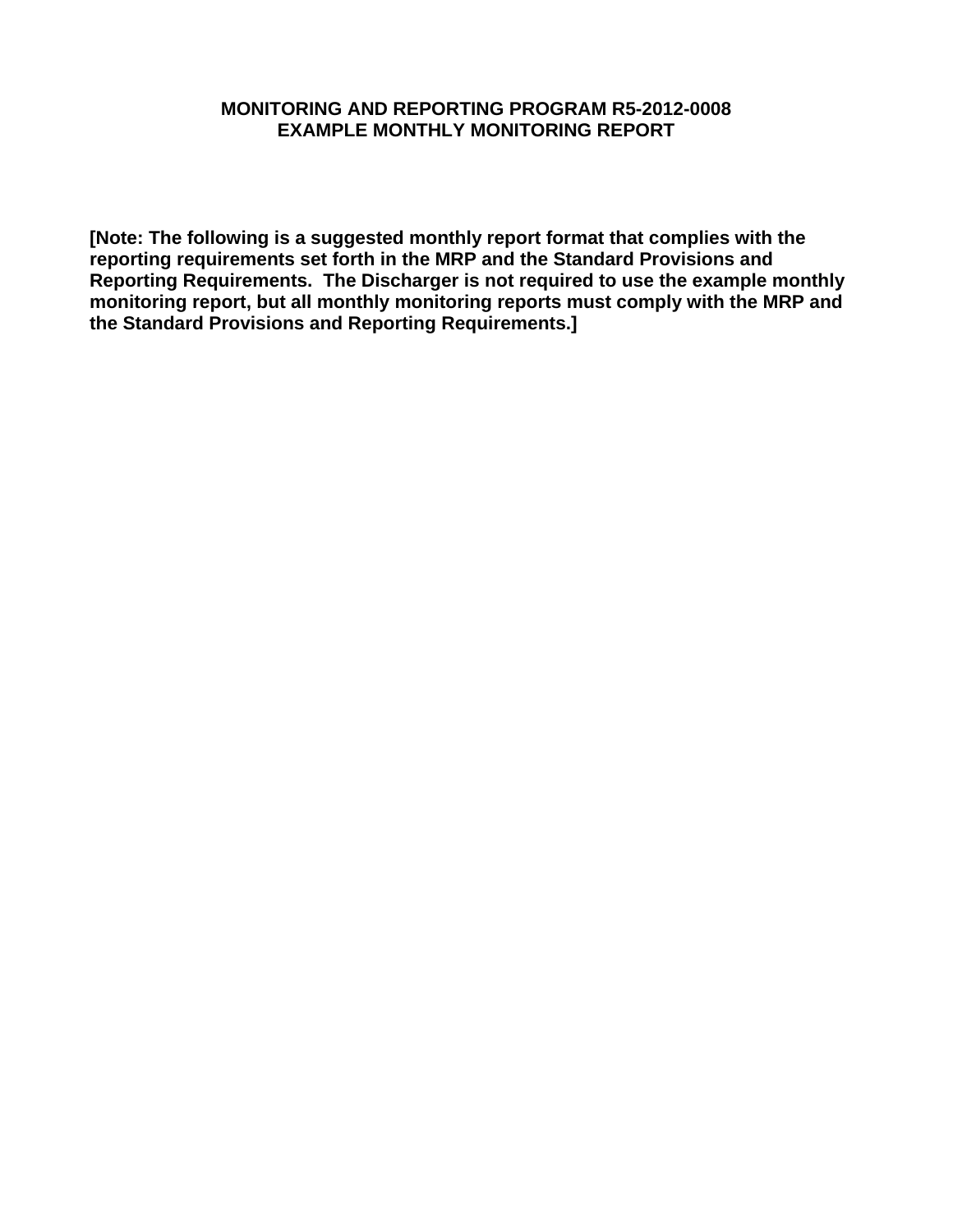| "<br>$\sim$ $-$ |  |
|-----------------|--|
|-----------------|--|

TO: FROM:

Riviera West Mutual Water Company

Central Valley Regional Water Quality Control Board 11020 Sun Center Drive, Suite 200 Rancho Cordova, CA 95670

Attention: WDR Compliance and Enforcement Unit

| <b>MONTHLY MONITORING REPORT FOR</b>  |         |        |
|---------------------------------------|---------|--------|
|                                       | (month) | (year) |
| RIVIERA WEST MUTUAL WATER COMPANY     |         |        |
| BUJEBA WEAT WATER TREATMENT EA AU ITV |         |        |

**RIVIERA WEST WATER TREATMENT FACILITY LAKE COUNTY** 

Enclosed is the monthly monitoring report for the Riviera West Mutual Water Company Water Treatment Facility in Lake County. The report covers the monitoring period noted above.

The following attachments comprise this monitoring report:

- A. Flow Monitoring Summary
- B. Supernatant Wastewater Monitoring Summary
- C. Land Application Area Monitoring Summary
- D. Land Application Area Weekly Inspection Summary
- E. Violation Reporting
- F. Facility Inspection and Repair Report and Violation Summary
- G. Field instrument calibration logs dated
- H. Analytical laboratory report(s) dated

I certify under penalty of law that I have personally examined and am familiar with the information submitted in this document and all attachments, and that based upon my inquiry of those individuals immediately responsible for obtaining the information, I believe that the information is true, accurate, and complete. I am aware that there are significant penalties for submitting false information, including the possibility of fine.

(signature) (date)

(printed name)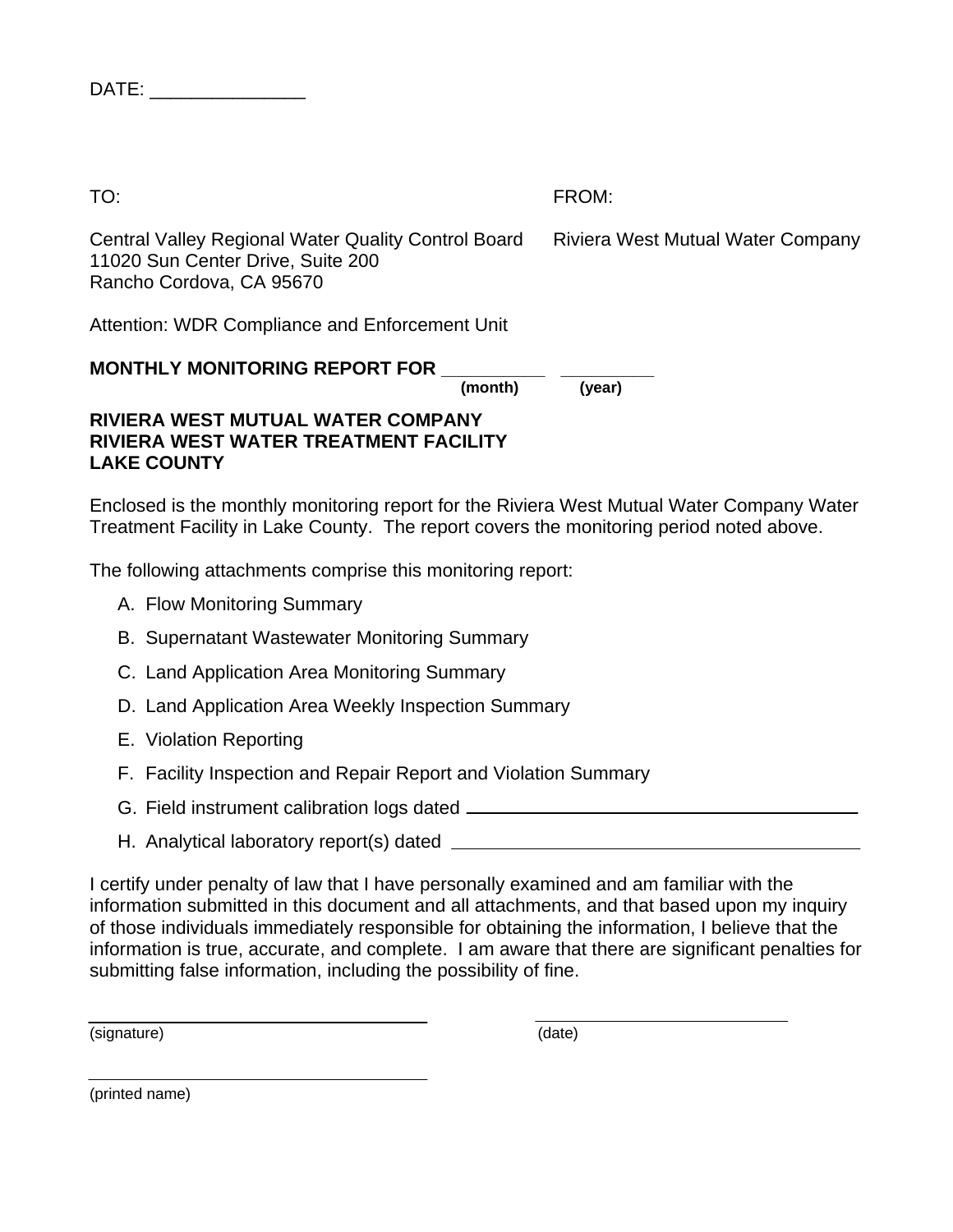(month) (year)

# **A. FLOW MONITORING**

|                          |                      | Supernatant Wastewater |
|--------------------------|----------------------|------------------------|
| Day of Month             | Raw Water Flow (gpd) | Flow to LAA (gpd)      |
| Monitoring<br>frequency: | Daily                | Daily                  |
| 1                        |                      |                        |
| $\overline{2}$           |                      |                        |
| 3                        |                      |                        |
| 4                        |                      |                        |
| 5                        |                      |                        |
| 6                        |                      |                        |
| 7                        |                      |                        |
| 8                        |                      |                        |
| 9                        |                      |                        |
| 10                       |                      |                        |
| 11                       |                      |                        |
| 12                       |                      |                        |
| 13                       |                      |                        |
| 14                       |                      |                        |
| 15                       |                      |                        |
| 16                       |                      |                        |
| 17                       |                      |                        |
| 18                       |                      |                        |
| 19                       |                      |                        |
| 20                       |                      |                        |
| 21                       |                      |                        |
| 22                       |                      |                        |
| 23                       |                      |                        |
| 24                       |                      |                        |
| 25                       |                      |                        |
| 26                       |                      |                        |
| 27                       |                      |                        |
| 28                       |                      |                        |
| 29                       |                      |                        |
| $30\,$                   |                      |                        |
| 31                       |                      |                        |
| <b>Average</b>           |                      |                        |

gpd = gallons per day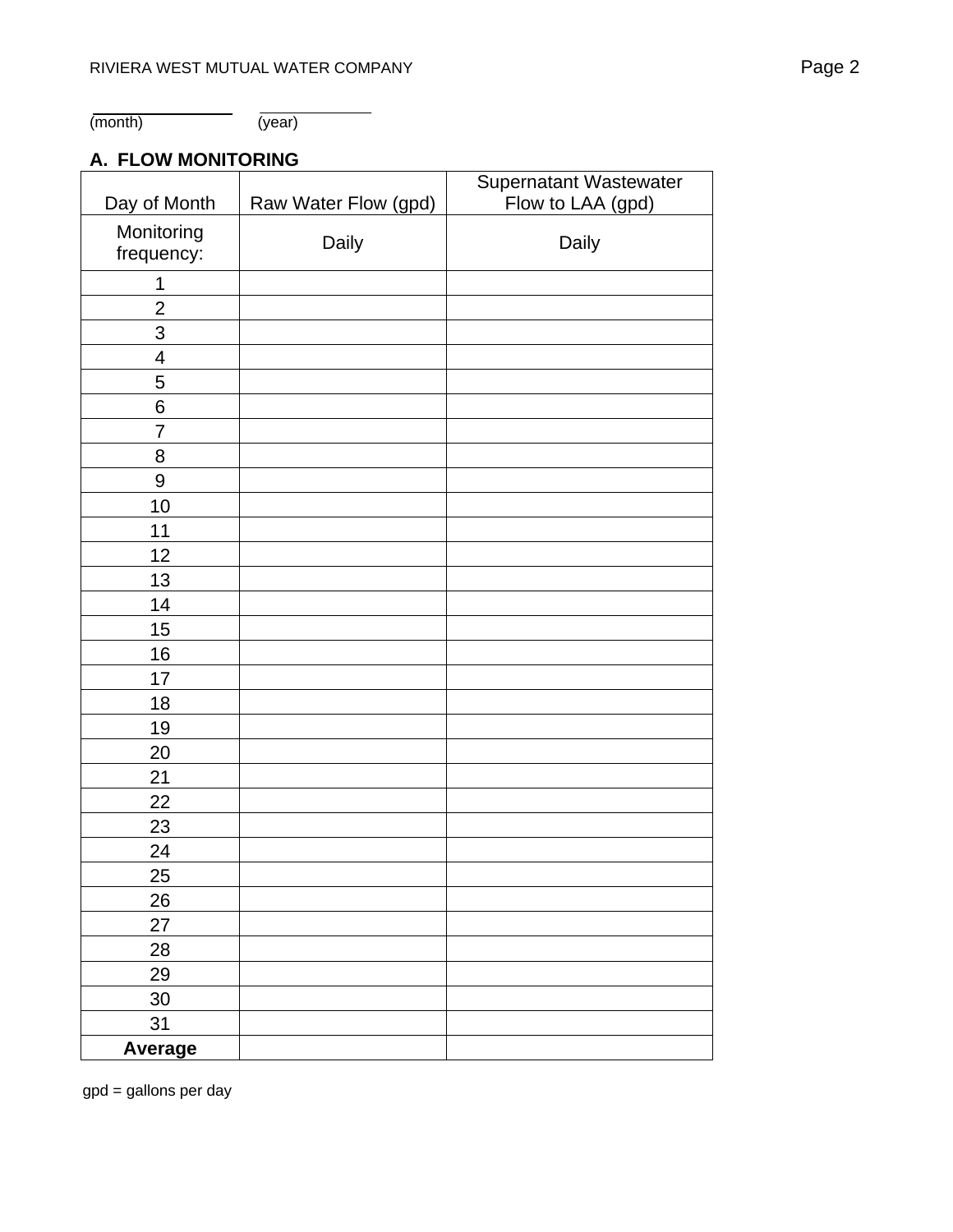(month) (year)

1

# **B. SUPERNATANT WASTEWATER MONITORING**

| <b>Sampling Date</b>           |                           |                          |              |
|--------------------------------|---------------------------|--------------------------|--------------|
| Sample Location                |                           |                          |              |
| Sample Type                    |                           |                          |              |
|                                |                           |                          |              |
| <b>Constituent/Parameter</b>   | <b>Sampling Frequency</b> | <b>Analytical Result</b> | <b>Units</b> |
| <b>Electrical Conductivity</b> | Monthly                   |                          | umhos/cm     |
| pH                             | Monthly                   |                          | Std units    |
| <b>Total Dissolved Solids</b>  | Quarterly <sup>1</sup>    |                          | mg/L         |
| Arsenic                        | Quarterly <sup>1</sup>    |                          | mg/L         |
| Cadmium                        | Quarterly <sup>1</sup>    |                          | mg/L         |
| Chromium                       | Quarterly <sup>1</sup>    |                          | mg/L         |
| Copper                         | Quarterly <sup>1</sup>    |                          | mg/L         |
| Iron                           | Quarterly <sup>1</sup>    |                          | mg/L         |
| Lead                           | Quarterly <sup>1</sup>    |                          | mg/L         |
| Magnesium                      | Quarterly <sup>1</sup>    |                          | mg/L         |
| Manganese                      | Quarterly <sup>1</sup>    |                          | mg/L         |
| Mercury                        | Quarterly <sup>1</sup>    |                          | mg/L         |
| Molybdenum                     | Quarterly <sup>1</sup>    |                          | mg/L         |
| <b>Nickel</b>                  | Quarterly <sup>1</sup>    |                          | mg/L         |
| Zinc                           | Quarterly <sup>1</sup>    |                          | mg/L         |
| <b>Bromide</b>                 | Quarterly <sup>1</sup>    |                          | mg/L         |
| Chloride                       | Quarterly <sup>1</sup>    |                          | mg/L         |
| Fluoride                       | Quarterly <sup>1</sup>    |                          | mg/L         |
| Sodium                         | Quarterly <sup>1</sup>    |                          | mg/L         |
| <b>Total Trihalomethanes</b>   | Quarterly <sup>1</sup>    |                          | $\mu$ g/L    |

 Results to be included in the monthly report for the last month in each sampling quarter (i.e., March, June, September, and December).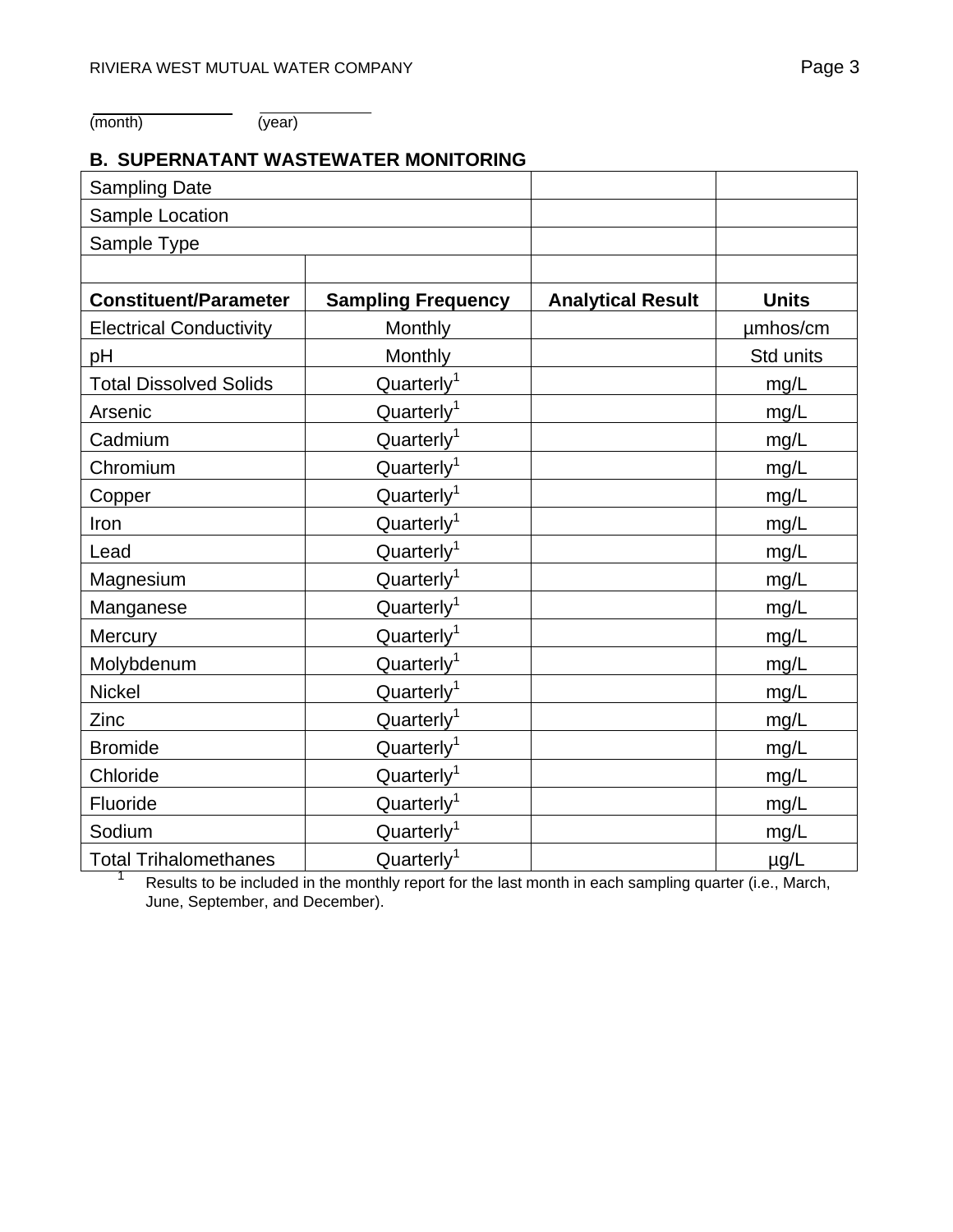# **C. LAND APPLICATION AREA MONITORING**

|                          |                            |                   | <b>Total Depth</b>             |                    |                     |
|--------------------------|----------------------------|-------------------|--------------------------------|--------------------|---------------------|
| Parameter:               | Supernatant<br>Application | Local<br>Rainfall | (supernatant<br>plus rainfall) | Acreage<br>Applied | Application<br>Rate |
| Monitoring               |                            |                   |                                |                    |                     |
| Frequency:               | Daily                      | Daily             | Daily                          | Daily              | Daily               |
|                          |                            | Rain Gauge        |                                |                    |                     |
| Sample Type:             | Calculated                 | Observation       | Calculated                     | Calculated         | Calculated          |
| Units:                   | inches                     | inches            | inches                         | acres              | gal/acre·da         |
| Day of the               |                            |                   |                                |                    |                     |
| Month                    |                            |                   |                                |                    |                     |
| 1                        |                            |                   |                                |                    |                     |
| $\overline{2}$           |                            |                   |                                |                    |                     |
| 3                        |                            |                   |                                |                    |                     |
| $\overline{\mathcal{A}}$ |                            |                   |                                |                    |                     |
| 5                        |                            |                   |                                |                    |                     |
| $6\phantom{1}6$          |                            |                   |                                |                    |                     |
| $\overline{7}$           |                            |                   |                                |                    |                     |
| 8                        |                            |                   |                                |                    |                     |
| 9                        |                            |                   |                                |                    |                     |
| 10                       |                            |                   |                                |                    |                     |
| 11                       |                            |                   |                                |                    |                     |
| 12                       |                            |                   |                                |                    |                     |
| 13                       |                            |                   |                                |                    |                     |
| 14                       |                            |                   |                                |                    |                     |
| 15                       |                            |                   |                                |                    |                     |
| 16                       |                            |                   |                                |                    |                     |
| 17                       |                            |                   |                                |                    |                     |
| 18                       |                            |                   |                                |                    |                     |
| 19                       |                            |                   |                                |                    |                     |
| 20                       |                            |                   |                                |                    |                     |
| 21                       |                            |                   |                                |                    |                     |
| $\overline{22}$          |                            |                   |                                |                    |                     |
| 23                       |                            |                   |                                |                    |                     |
| 24                       |                            |                   |                                |                    |                     |
| 25                       |                            |                   |                                |                    |                     |
| 26                       |                            |                   |                                |                    |                     |
| 27                       |                            |                   |                                |                    |                     |
| 28                       |                            |                   |                                |                    |                     |
| 29                       |                            |                   |                                |                    |                     |
| 30                       |                            |                   |                                |                    |                     |
| 31                       |                            |                   |                                |                    |                     |
|                          |                            |                   |                                |                    |                     |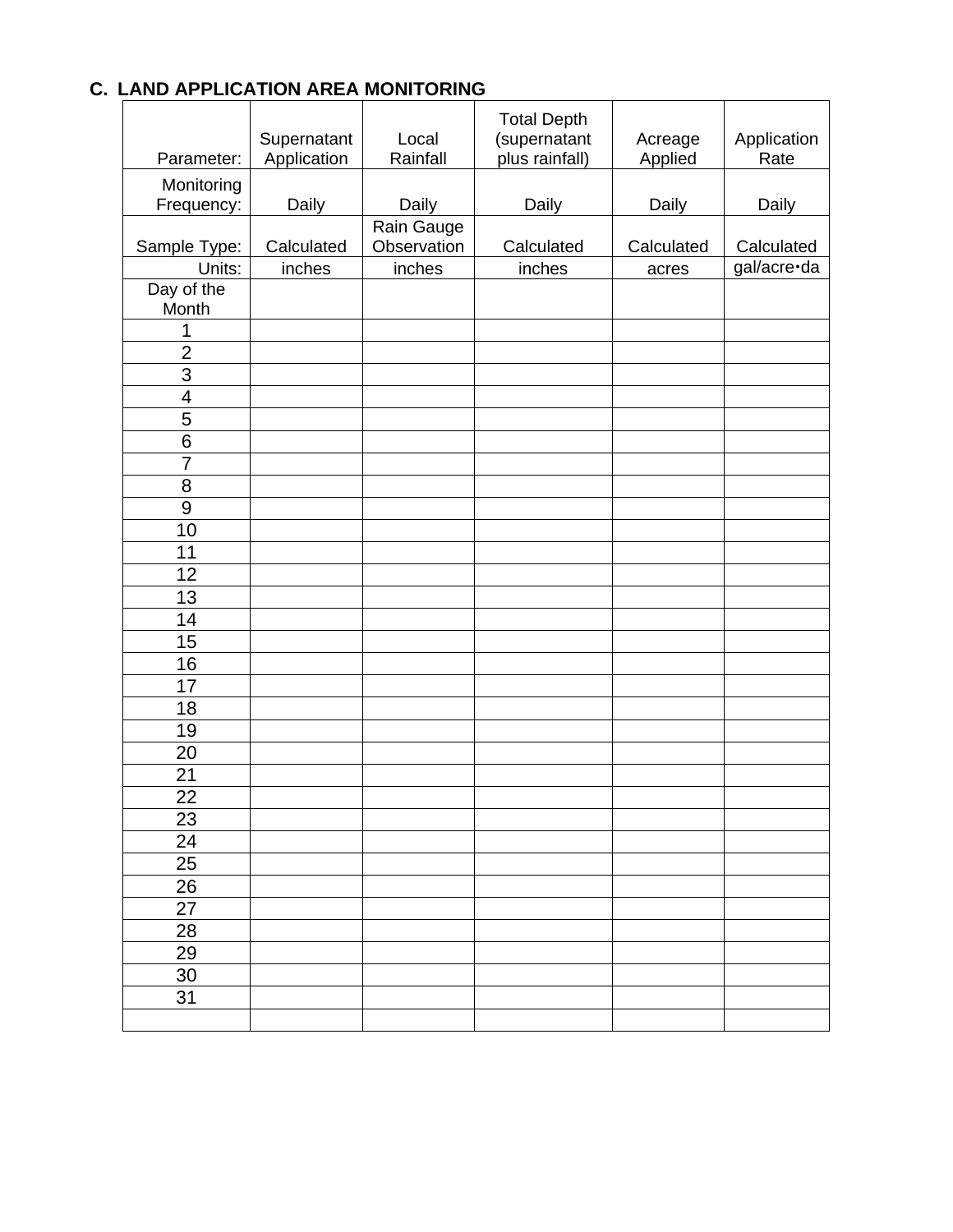# **D. LAND APPLICATION AREA WEEKLY INSPECTIONS SUMMARY**

| <b>Inspection</b><br><b>Date</b> | Inspector | Problems identified, repairs recommended, repairs<br>completed, and date of completion |
|----------------------------------|-----------|----------------------------------------------------------------------------------------|
| <b>Erosion (Weekly)</b>          |           |                                                                                        |
|                                  |           |                                                                                        |
|                                  |           |                                                                                        |
|                                  |           |                                                                                        |
|                                  |           |                                                                                        |
| <b>LAA Berm (weekly)</b>         |           |                                                                                        |
|                                  |           |                                                                                        |
|                                  |           |                                                                                        |
|                                  |           |                                                                                        |
|                                  |           |                                                                                        |
| <b>Soil Saturation (weekly)</b>  |           |                                                                                        |
|                                  |           |                                                                                        |
|                                  |           |                                                                                        |
|                                  |           |                                                                                        |
|                                  |           |                                                                                        |
| <b>Ponding (weekly)</b>          |           |                                                                                        |
|                                  |           |                                                                                        |
|                                  |           |                                                                                        |
|                                  |           |                                                                                        |
|                                  |           |                                                                                        |
| <b>Cut-off Ditch (weekly)</b>    |           |                                                                                        |
|                                  |           |                                                                                        |
|                                  |           |                                                                                        |
|                                  |           |                                                                                        |
|                                  |           |                                                                                        |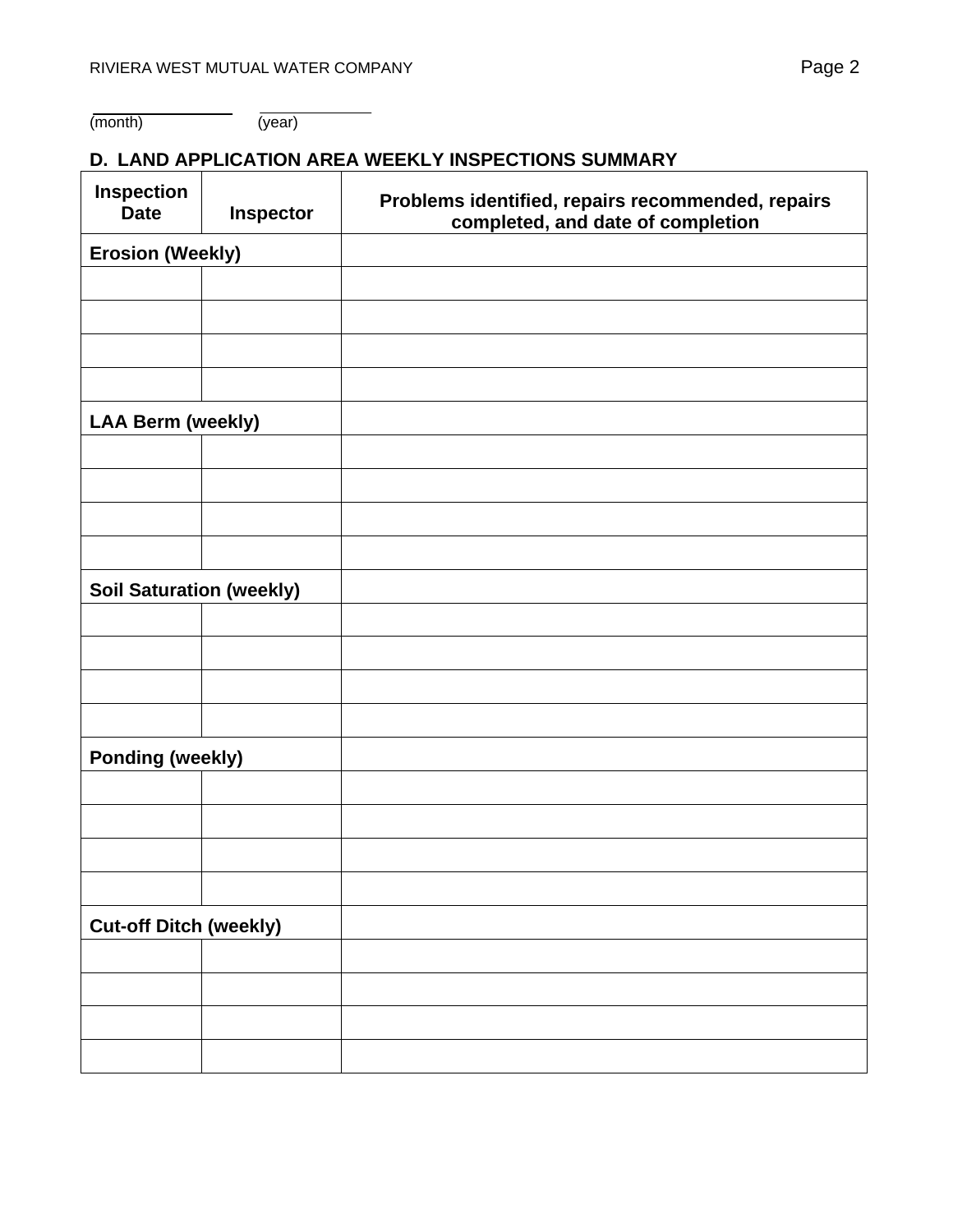(month) (year)

| <b>Discharge to Surface<br/>Water (Weekly)</b> |  |  |
|------------------------------------------------|--|--|
|                                                |  |  |
|                                                |  |  |
|                                                |  |  |
|                                                |  |  |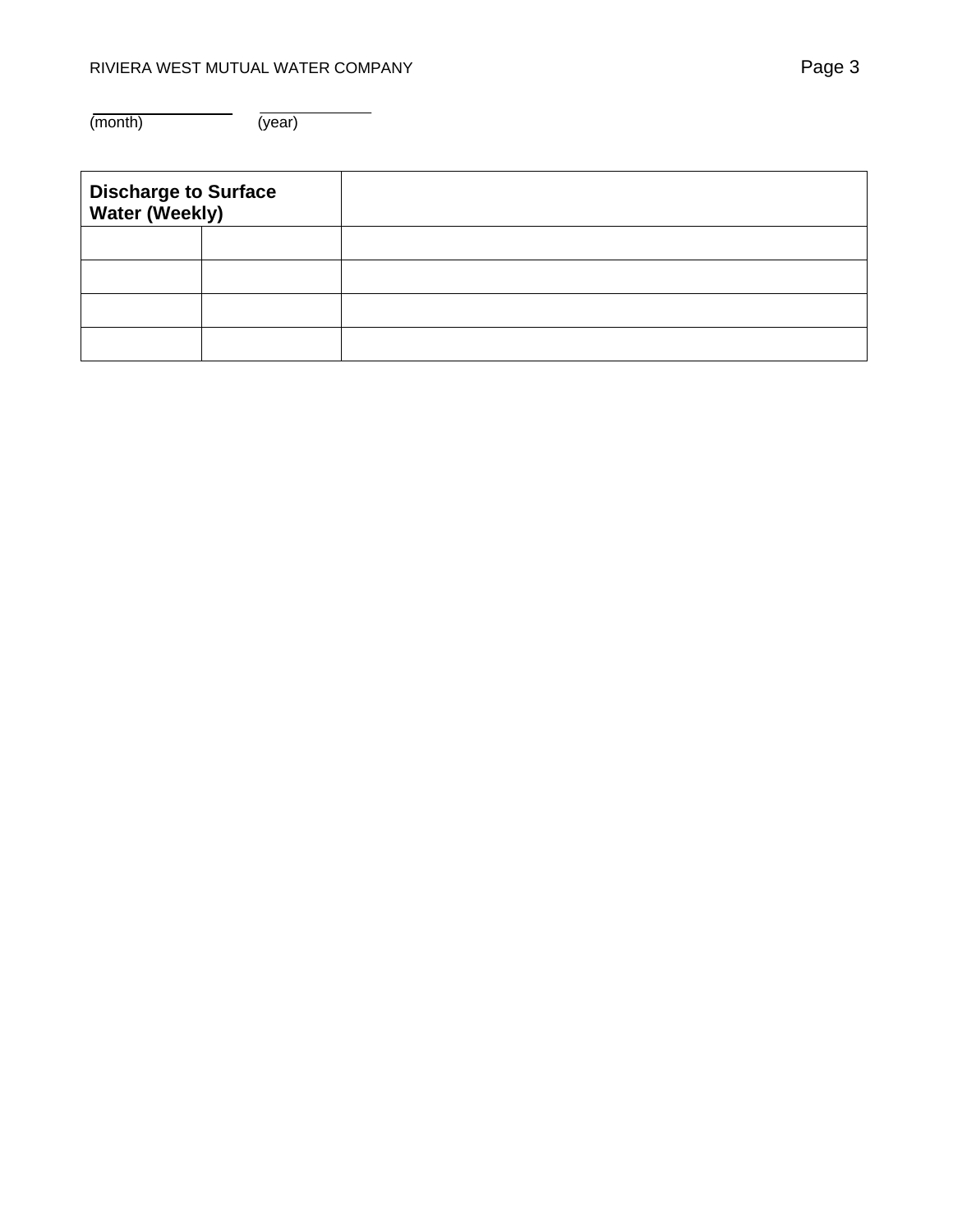(month) (year)

# **E. VIOLATION REPORTING**

Discuss all violations of the WDRs and MRP during the monitoring period. For each violation, explain the reason(s) for the violation and steps that will be taken to prevent recurrence.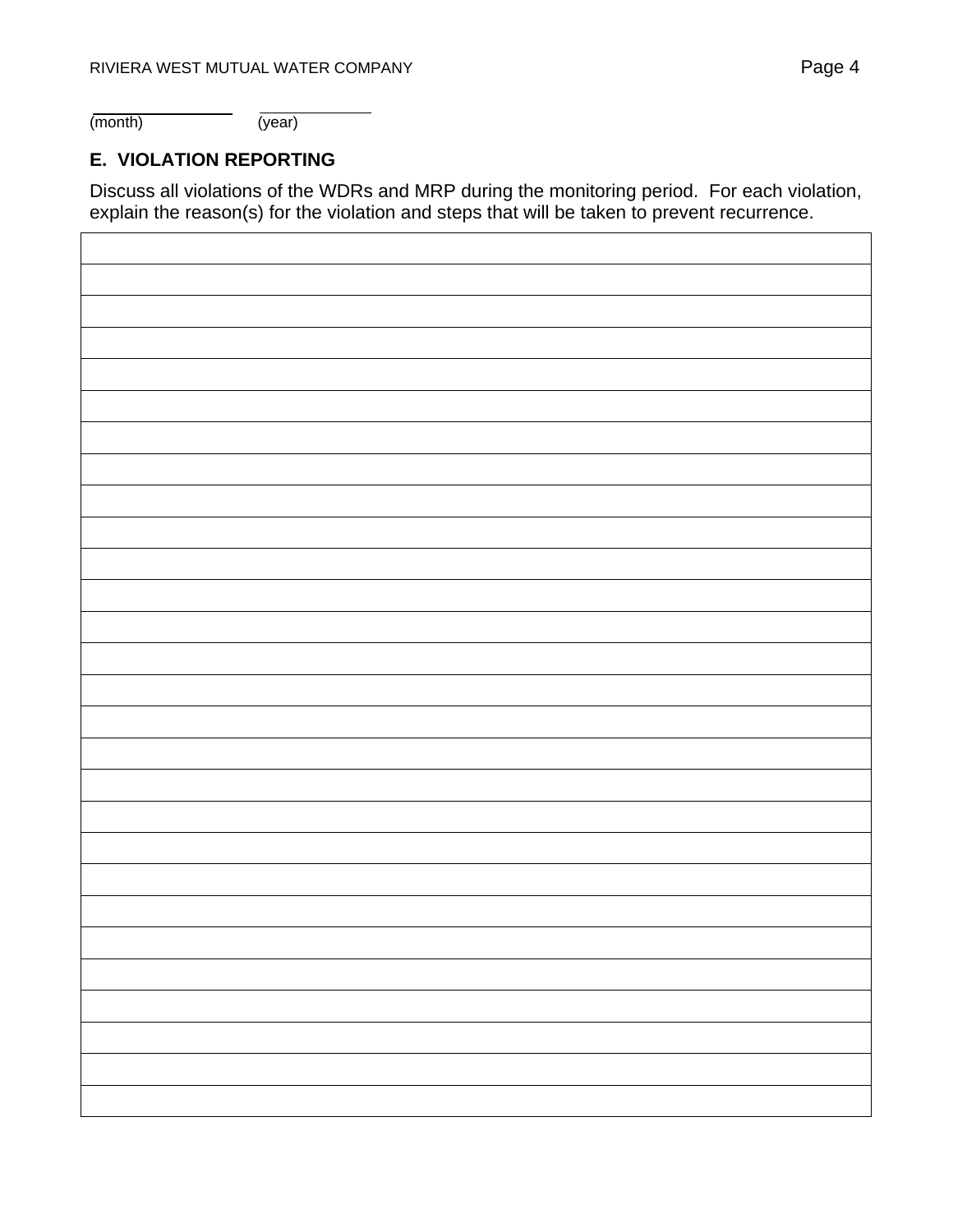#### ORDER R5-2012-0008 RIVIERA WEST MUTUAL WATER COMPANY RIVIERA WEST WATER TREATMENT PLANT LAKE COUNTY

#### **Background**

The Riviera West Mutual Water Company owns and operates the Riviera West Water Treatment Plant (WTP) located along the west shore of Clear Lake in Lake County. The WTP is designed to treat up to 0.15 million gallons of water per day. The WTP provides treatment by coagulation, filtration, and chlorine disinfection. Sludge from the backwash tank is drained into a sludge holding tank. A septic hauler collects and disposes the sludge off-site to a permitted facility. Under a previous NPDES permit, which has been rescinded, supernatant from the backwash tank was intermittently discharged to Clear Lake. Currently, the Discharger is land applying the supernatant on an adjacent two-acre site. This discharge to land is currently not regulated.

The Discharger proposes to install a clarifier before the filters to enhance coagulation and sedimentation. The Discharger will continue to use filter backwash supernatant to irrigate approximately 0.77 acres of the land application area (LAA). A moderately dense growth of trees covers this field, which slopes to the north and northeast at a gradient of approximately 15 percent. Downgradient of the LAA is an existing drainage culvert that conveys storm water runoff to the lake.

The derivation of selected terms and conditions of the Order is discussed below.

# **Order Terms and Conditions**

The antidegradation directives of State Water Board Resolution 68-16 require that waters of the State that are better in quality than established water quality objectives be maintained "consistent with the maximum benefit to the people of the State." Waters can be of high quality for some constituents or beneficial uses and not others. Policies and procedures for complying with this directive are set forth in the Basin Plan (including by reference State Water Board Resolution 68-16, "Statement of Policy With Respect to Maintaining High Quality Waters in California," or "Antidegradation" Policy).

Resolution 68-16 is applied on a case-by-case, constituent-by-constituent basis in determining whether a certain degree of degradation can be justified. It is incumbent upon the Discharger to provide technical information for the Central Valley Water Board to evaluate that fully characterizes:

- All waste constituents to be discharged;
- The background quality of the uppermost layer of the uppermost aquifer;
- The background quality of other waters that may be affected;
- The underlying hydrogeologic conditions;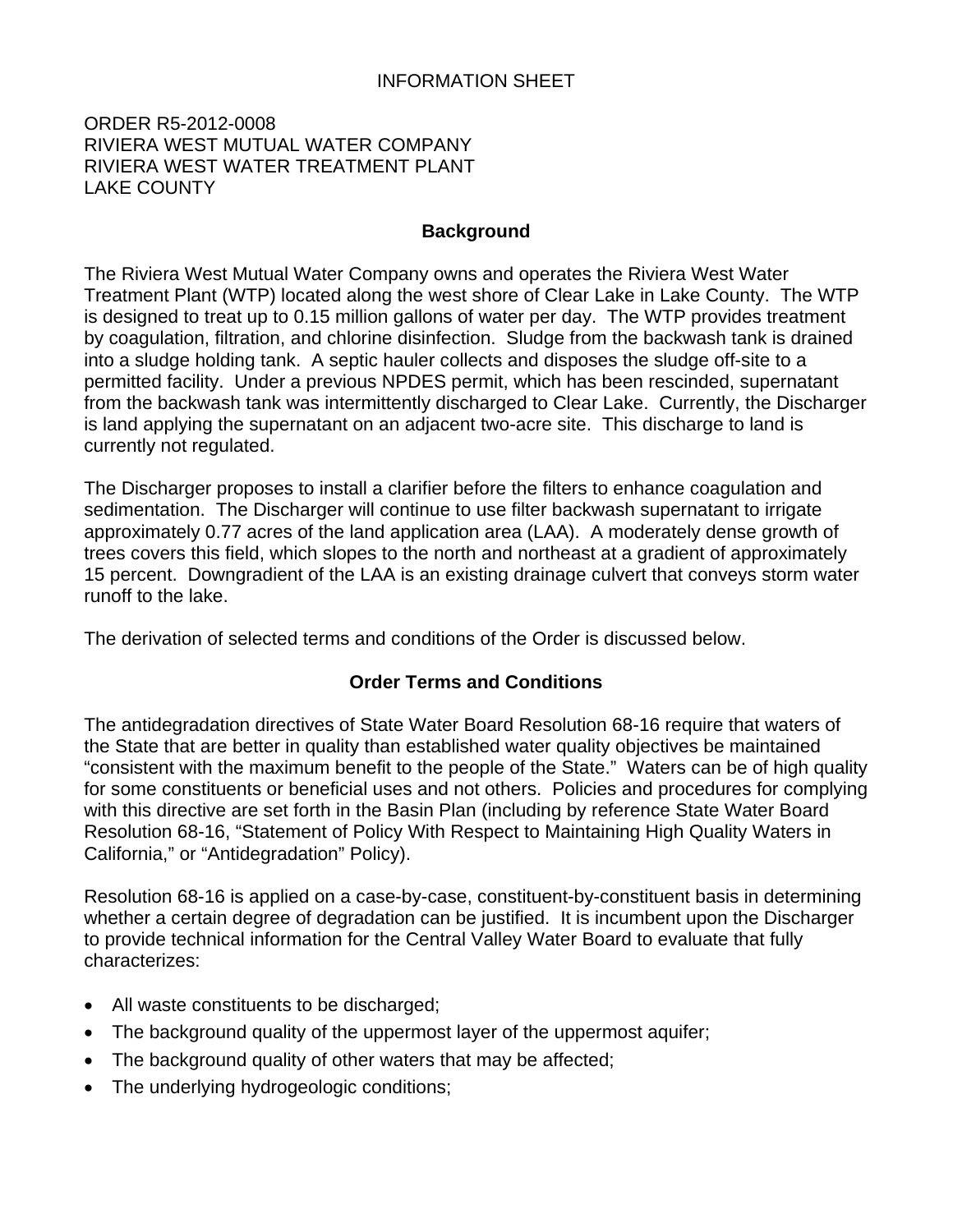INFORMATION SHEET  $\sim$ ORDER R5-2012-0008 RIVIERA WEST MUTUAL WATER COMPANY RIVIERA WEST WATER TREATMENT PLANT LAKE COUNTY

- Waste treatment and control measures;
- How treatment and control measures are justified as best practicable treatment and control;
- The extent the discharge will impact the quality of each aquifer; and
- The expected degree of degradation.

In allowing a discharge, the Central Valley Water Board must comply with Water Code section 13263 in setting appropriate conditions. The Central Valley Water Board is required to implement the Basin Plan and consider the beneficial uses to be protected along with the water quality objectives essential for that purpose. The Central Valley Water Board need not authorize the full utilization of the waste assimilation capacity of the groundwater (Wat. Code, § 13263(b).) and must consider other waste discharges and factors that affect that capacity.

Some degradation of the groundwater for certain constituents is consistent with maximum benefit to the people of California because the technology, energy, and waste management advantages of community water treatment plants far outweigh the environmental impact of a community that would otherwise be reliant on numerous domestic wells. Economic prosperity of local communities is of maximum benefit to the people of California, and therefore sufficient reason to accommodate this wastewater discharge provided terms of reasonable degradation are defined and met. The Order authorizes some degradation consistent with the maximum benefit to the people of the State.

Based on the chemical character of the raw water treated at the WTP, the nature of the treatment process, and depth to groundwater; the discharge poses little threat to groundwater quality. The following treatment and control measures will be implemented at the WTP:

- Technology for treatment to drinking water standards;
- Approximately 0.77 net acres of land application area available for the application of supernatant; and
- Tailwater system to prevent the discharge of supernatant/stormwater mixtures to surface waters.

At this time, there is no reason to believe that additional control measures are needed to protect groundwater quality. This Order establishes discharge specifications, land application area requirements, and monitoring requirements to assure protection of the beneficial uses of groundwater.

#### *Groundwater Limitations*

Although the RWD lacked groundwater quality information, the land application of filter backwash supernatant is unlikely to impact groundwater quality based on the following: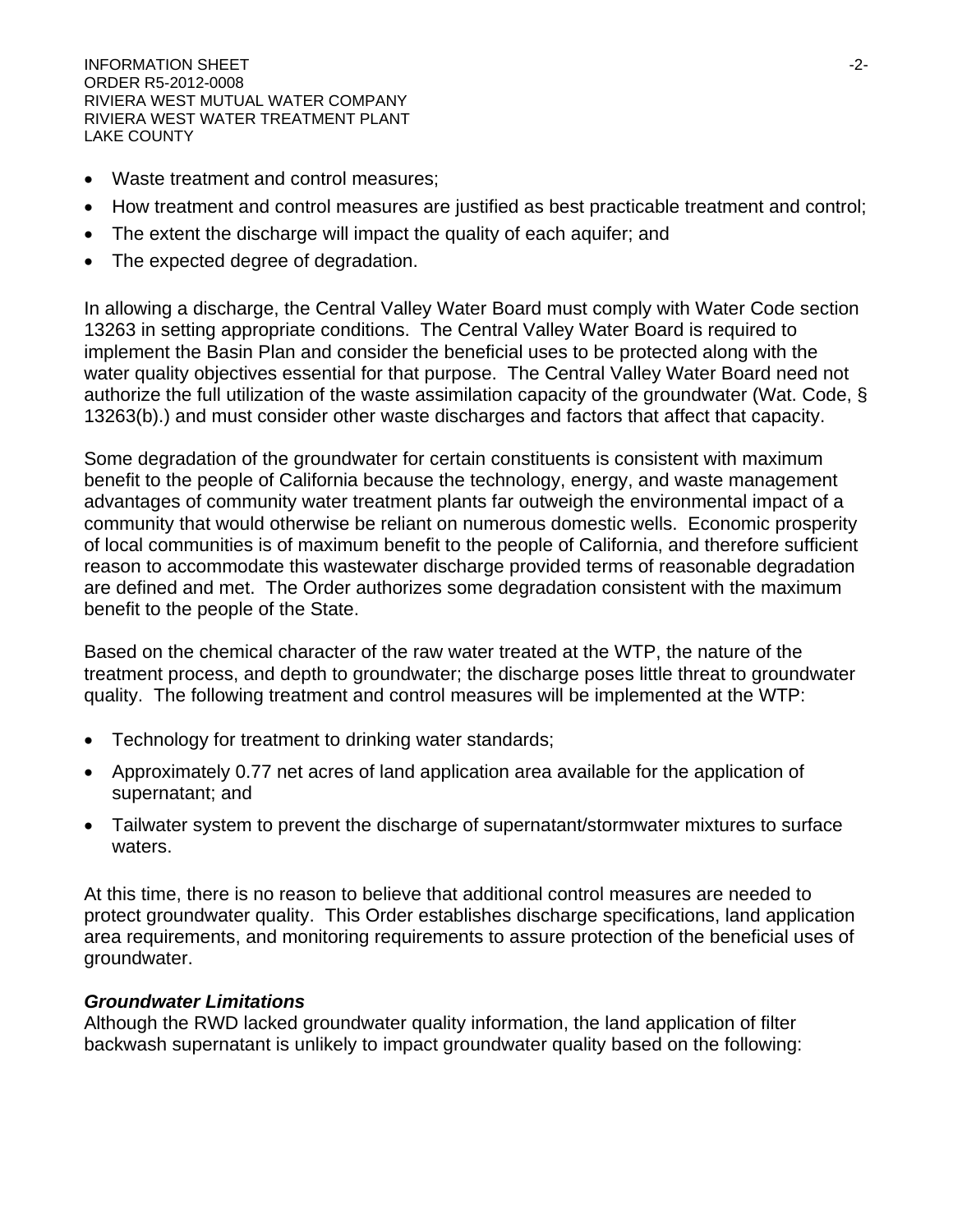$\blacksquare$ INFORMATION SHEET  $\blacksquare$ ORDER R5-2012-0008 RIVIERA WEST MUTUAL WATER COMPANY RIVIERA WEST WATER TREATMENT PLANT LAKE COUNTY

- The WTP is located on the shores of Clear Lake. It is reasonable to assume groundwater quality is similar to lake water, which is good quality water.
- The supernatant from the filter backwash tank is similar in quality to lake water, with the exception of total trihalomethanes (THMs). The supernatant will be applied by sprinkler irrigation and it is likely that most of the THMs will volatilize before the water percolates into the ground. In addition, THMs, along with most waste constituents, found in the supernatant did not exceed applicable primary and secondary maximum contaminant levels. Manganese was the only exception, and this is likely due to improper sampling procedures.
- The elevation of the LAA (ranging from approximately 1,400 to 1,490 feet) is above lake level (approximately 1,329 feet). Groundwater within the LAA was not encountered in the test borings advanced to depths of approximately 30 feet. And therefore, the underlying groundwater is likely at or slightly above lake level.

Narrative groundwater limitations not to exceed current groundwater quality are adequate at this time. If raw water and supernatant monitoring indicates that the discharge of wastes poses a threat to groundwater quality, groundwater monitoring may be required. However, the discharge is not expected to impact groundwater based on topography and hydrogeologic conditions of the land application area, depth of groundwater, and quality of the lake water and supernatant discharge.

#### *Discharge Prohibition A.1; Prohibition B.8; Land Application Area Requirements C.2, C.3, and C.5; and Provision F.1.a and F.1.c*

Any supernatant runoff or supernatant/stormwater mixtures released to Clear Lake is in violation of the Order. Currently, no tailwater system exists, and an existing drainage ditch has the ability to convey supernatant runoff and stormwater mixtures to Clear Lake. The Discharger is required to submit a report detailing the completion and adequacy of the necessary improvements to contain such waste and prevent discharges to surface waters. However, the Discharger is still expected to comply with the Discharge Prohibitions prior to the construction of the cut-off ditch; and is required to submit an *Interim Compliance Plan* to provide operational details to prevent such discharge and demonstrate compliance with the Order prior to completion of the facility improvements.

#### *Discharge Specification B.1 and Provision F.1.c*

Based on 2008 flow data, the WTP has an average backwash flow of 5,000 gallons per day (gpd). However, the Discharger states that more frequent backwashing occurs during the summer months with flow rates ranging from 10,000 gpd to 15,000 gpd. Application of supernatant to the LAA will be year round. The filter backwash tank has a capacity of 45,000 gallons. The estimated soil infiltration rate within the LAA is approximately 8.3 inches per day. Based on the conditions above, filter backwash supernatant applied to the LAA shall not exceed a monthly average wet weather flow of 7,000 gpd from October through April and a monthly average dry weather flow of 15,000 gpd from May through September.